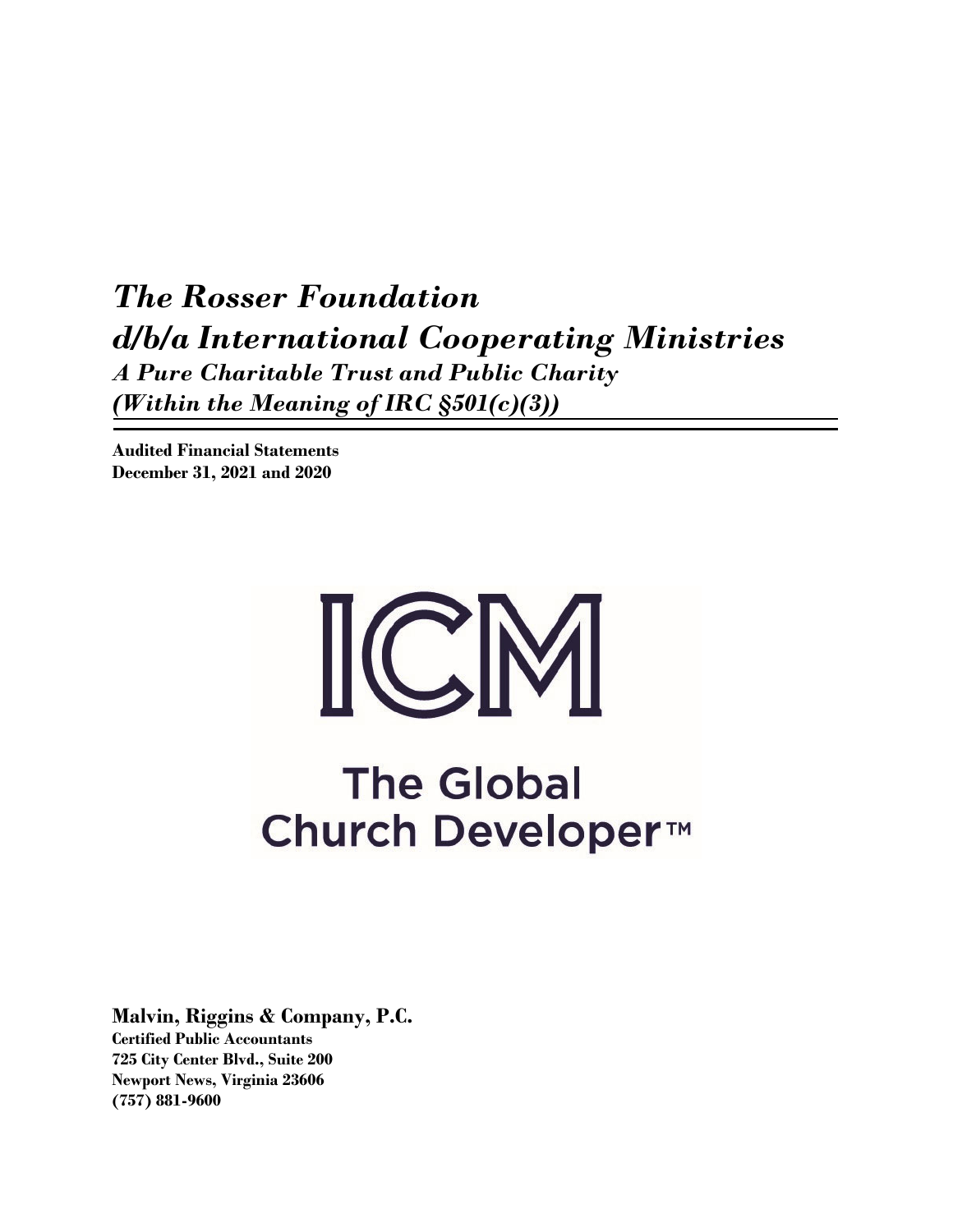|                                          | Pages     |
|------------------------------------------|-----------|
| Independent Auditor's Report             | $1 - 3$   |
| <b>Financial Statements:</b>             |           |
| <b>Statements of Financial Position</b>  | 4         |
| <b>Statements of Activities</b>          | $5 - 6$   |
| <b>Statements of Functional Expenses</b> | $7 - 8$   |
| <b>Statements of Cash Flows</b>          | 9         |
| Notes to the Financial Statements        | $10 - 20$ |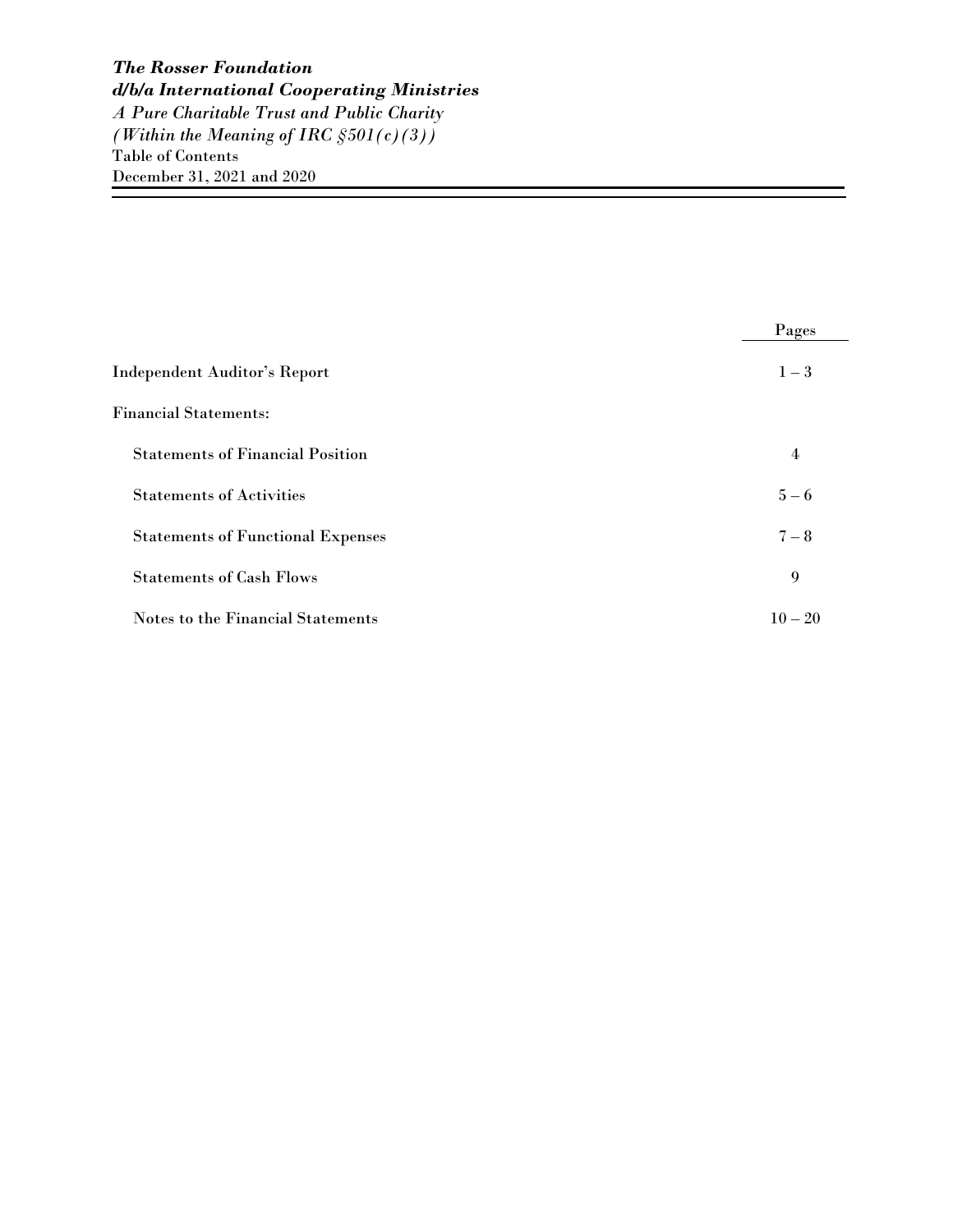

#### INDEPENDENT AUDITOR'S REPORT

To the Board of Trustees The Rosser Foundation d/b/a International Cooperating Ministries A Pure Charitable Trust and Public Charity (Within the Meaning of IRC §501(c)(3)) Hampton, Virginia 23666

#### **Opinion**

We have audited the accompanying financial statements of The Rosser Foundation, d/b/a International Cooperating Ministries, A Pure Charitable Trust and Public Charity (Within the Meaning of IRC  $\S501(c)(3)$ ) (a nonprofit organization), which comprise the statements of financial position as of December 31, 2021 and 2020, and the related statements of activities, functional expenses, and cash flows for the years then ended, and the related notes to the financial statements.

In our opinion, the financial statements referred to above present fairly, in all material respects, the financial position of The Rosser Foundation, d/b/a International Cooperating Ministries, A Pure Charitable Trust and Public Charity as of December 31, 2021 and 2020, and the changes in its net assets and its cash flows for the years then ended in accordance with accounting principles generally accepted in the United States of America.

#### **Basis for Opinion**

We conducted our audits in accordance with auditing standards generally accepted in the United States of America. Our responsibilities under those standards are further described in the Auditor's Responsibilities for the Audit of the Financial Statements section of our report. We are required to be independent of The Rosser Foundation, d/b/a International Cooperating Ministries, A Pure Charitable Trust and Public Charity and to meet our other ethical responsibilities in accordance with the relevant ethical requirements relating to our audits. We believe that the audit evidence we have obtained is sufficient and appropriate to provide a basis for our audit opinion.

#### **Responsibilities of Management for the Financial Statements**

Management is responsible for the preparation and fair presentation of the financial statements in accordance with accounting principles generally accepted in the United States of America, and for the design, implementation, and maintenance of internal control relevant to the preparation and fair presentation of financial statements that are free from material misstatement, whether due to fraud or error.

**Licensed Certified Public Accountants** Virginia Washington, D.C. Maryland North Carolina  $\overline{\phantom{a}}$  ,  $\overline{\phantom{a}}$  ,  $\overline{\phantom{a}}$  ,  $\overline{\phantom{a}}$  ,  $\overline{\phantom{a}}$  ,  $\overline{\phantom{a}}$  ,  $\overline{\phantom{a}}$  ,  $\overline{\phantom{a}}$  ,  $\overline{\phantom{a}}$  ,  $\overline{\phantom{a}}$  ,  $\overline{\phantom{a}}$  ,  $\overline{\phantom{a}}$  ,  $\overline{\phantom{a}}$  ,  $\overline{\phantom{a}}$  ,  $\overline{\phantom{a}}$  ,  $\overline{\phantom{a}}$ 

#### **www.MalvinRiggins.com**  $\overline{\phantom{a}}$

**Corporate Office** 725 City Center Boulevard Suite 200 Newport News, VA 23606 757.881.9600 (T) 757.881.9617 (F)

**Virginia Beach** 301 Cleveland Place Suite 101 Virginia Beach, VA 23462 757.995.2677 (T) 757.995.2678 (F)

**Ashburn** 20130 Lakeview Center Plaza Suite 400 Ashburn, VA 20147 703.723.2838 (T) 703.723.7827 (F)

**Washington, D.C.**  1050 Connecticut Avenue NW 5th Floor Washington, D.C. 20036 202.296.2700 (T) 202.296.2799 (F)

> **Rockville** One Research Court Suite 450 Rockville, MD 20850 202.296.2700 (T) 202.296.2799 (F)

**Nags Head** 2510 S. Croatan Highway Suite B & C Nags Head, NC 27959

252.441.1722 (T) 252.441.2893 (F)

**Chapel Hill**

1829 East Franklin Street Suite 100E Chapel Hill, NC 27514 919.929.5640 (T) 919.929.2205 (F)

**Raleigh**

9121 Anson Way Suite 200 Raleigh, NC 27615 919.929.5640 (T) 919.929.2205 (F)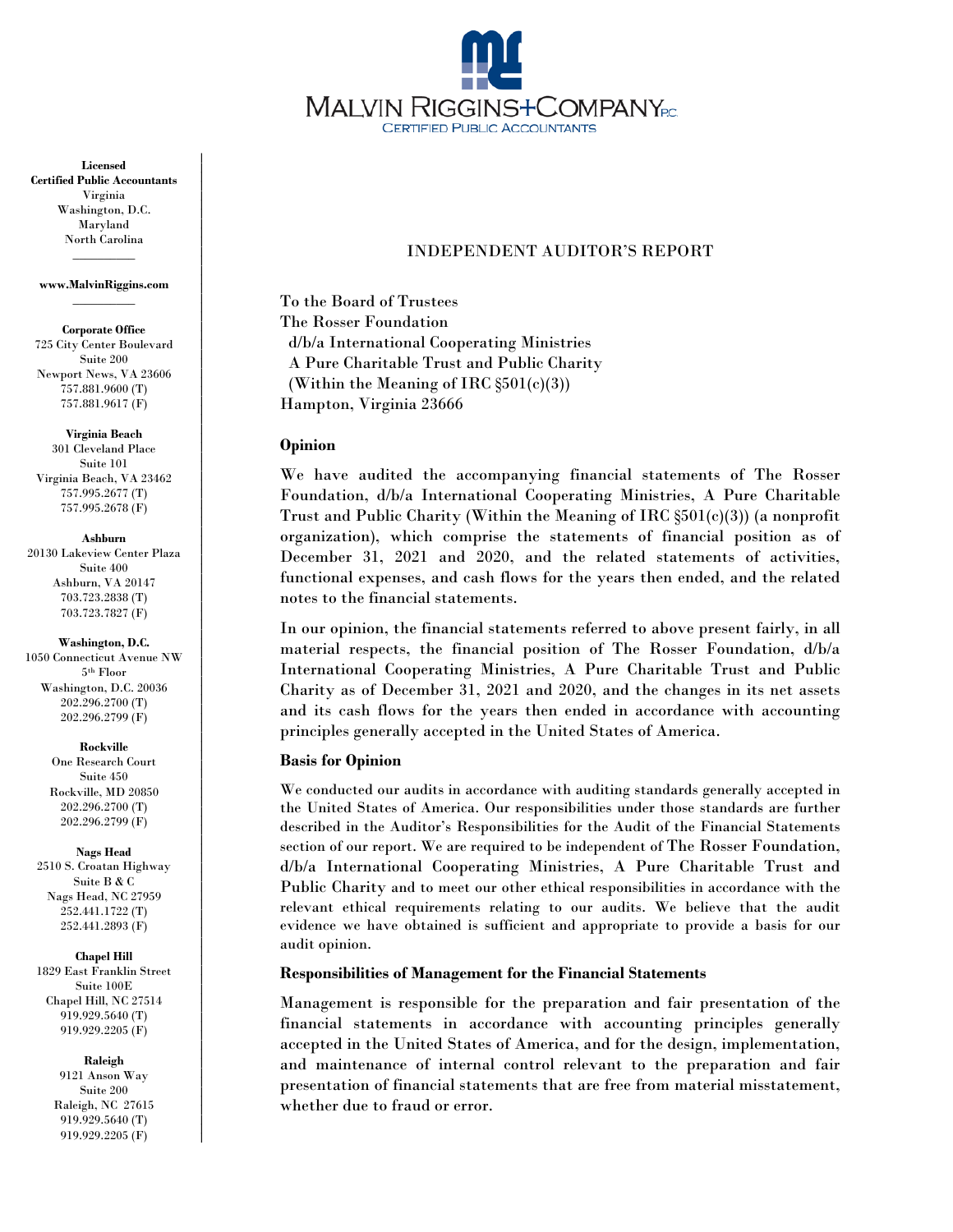In preparing the financial statements, management is required to evaluate whether there are conditions or events, considered in the aggregate, that raise substantial doubt about The Rosser Foundation, d/b/a International Cooperating Ministries, A Pure Charitable Trust and Public Charity's ability to continue as a going concern within one year after the date that the financial statements are available to be issued.

#### **Auditor's Responsibilities for the Audit of the Financial Statements**

Our objectives are to obtain reasonable assurance about whether the financial statements as a whole are free from material misstatement, whether due to fraud or error, and to issue an auditor's report that includes our opinion. Reasonable assurance is a high level of assurance but is not absolute assurance and therefore is not a guarantee that an audit conducted in accordance with generally accepted auditing standards will always detect a material misstatement when it exists. The risk of not detecting a material misstatement resulting from fraud is higher than for one resulting from error, as fraud may involve collusion, forgery, intentional omissions, misrepresentations, or the override of internal control. Misstatements, including omissions, are considered material if there is a substantial likelihood that, individually or in the aggregate, they would influence the judgment made by a reasonable user based on the financial statements.

In performing an audit in accordance with generally accepted auditing standards, we:

- Exercise professional judgment and maintain professional skepticism throughout the audit.
- Identify and assess the risks of material misstatement of the financial statements, whether due to fraud or error, and design and perform audit procedures responsive to those risks. Such procedures include examining, on a test basis, evidence regarding the amounts and disclosures in the financial statements.
- Obtain an understanding of internal control relevant to the audit in order to design audit procedures that are appropriate in the circumstances, but not for the purpose of expressing an opinion on the effectiveness of The Rosser Foundation, d/b/a International Cooperating Ministries, A Pure Charitable Trust and Public Charity's internal control. Accordingly, no such opinion is expressed.
- Evaluate the appropriateness of accounting policies used and the reasonableness of significant accounting estimates made by management, as well as evaluate the overall presentation of the financial statements.
- Conclude whether, in our judgment, there are conditions or events, considered in the aggregate, that raise substantial doubt about The Rosser Foundation, d/b/a International Cooperating Ministries, A Pure Charitable Trust and Public Charity's ability to continue as a going concern for a reasonable period of time.

We are required to communicate with those charged with governance regarding, among other matters, the planned scope and timing of the audit, significant audit findings, and certain internal control related matters that we identified during the audit.

#### **Other Information Included in the Annual Report**

Management is responsible for the other information included in the Foundation's annual report. The other information comprises the annual results of Foundation programs and operations but it does not include the financial statements and our auditor's report thereon. Our opinion on the financial statements does not cover the other information, and we do not express an opinion or any form of assurance thereon.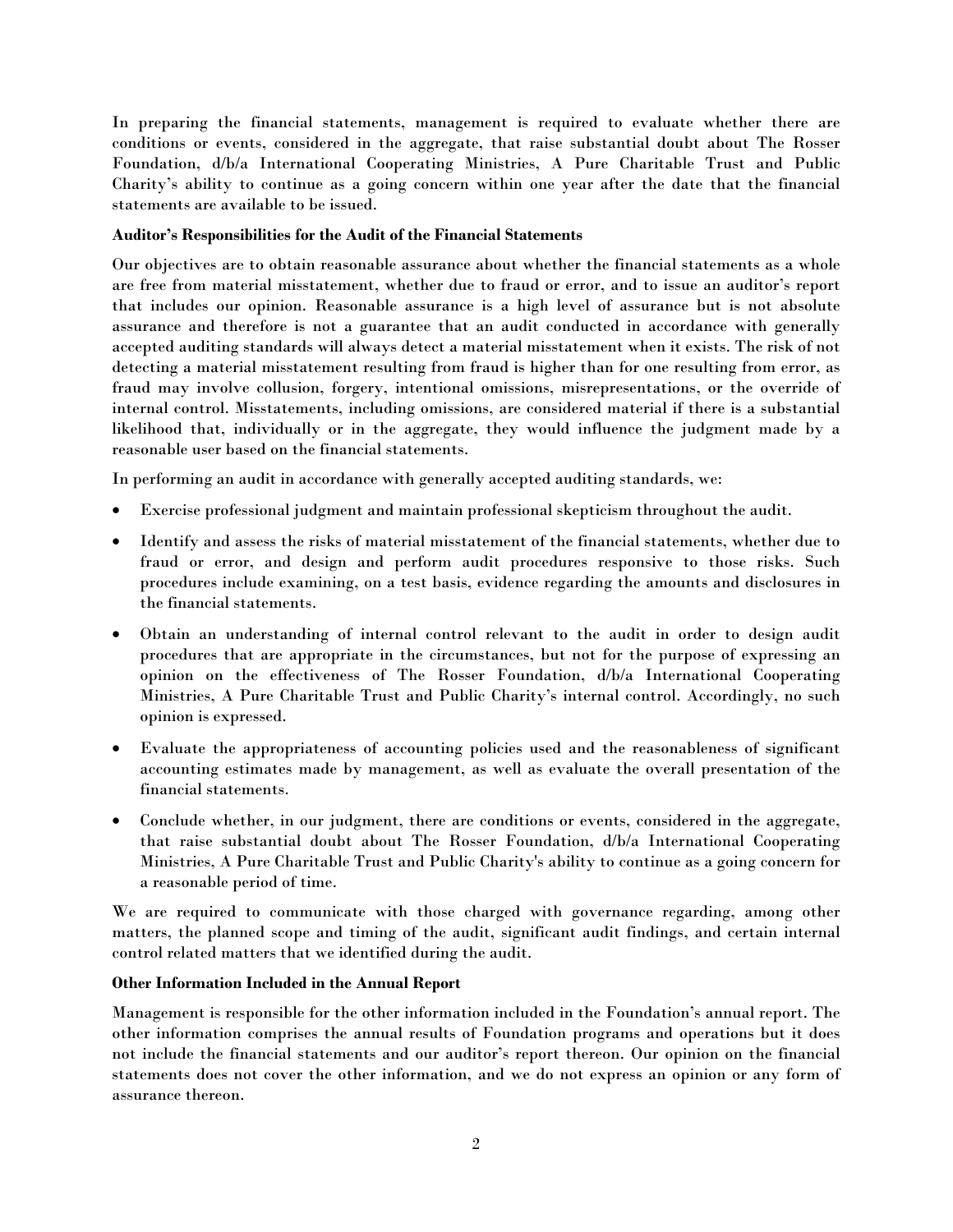In connection with our audit of the financial statements, our responsibility is to read the other information and consider whether a material inconsistency exists between the other information and the financial statements, or the other information otherwise appears to be materially misstated. If, based on the work performed, we conclude that an uncorrected material misstatement of the other information exists, we are required to describe it in our report.

Maluin, Dizzins + Company, P.C.

Newport News, Virginia May 5, 2022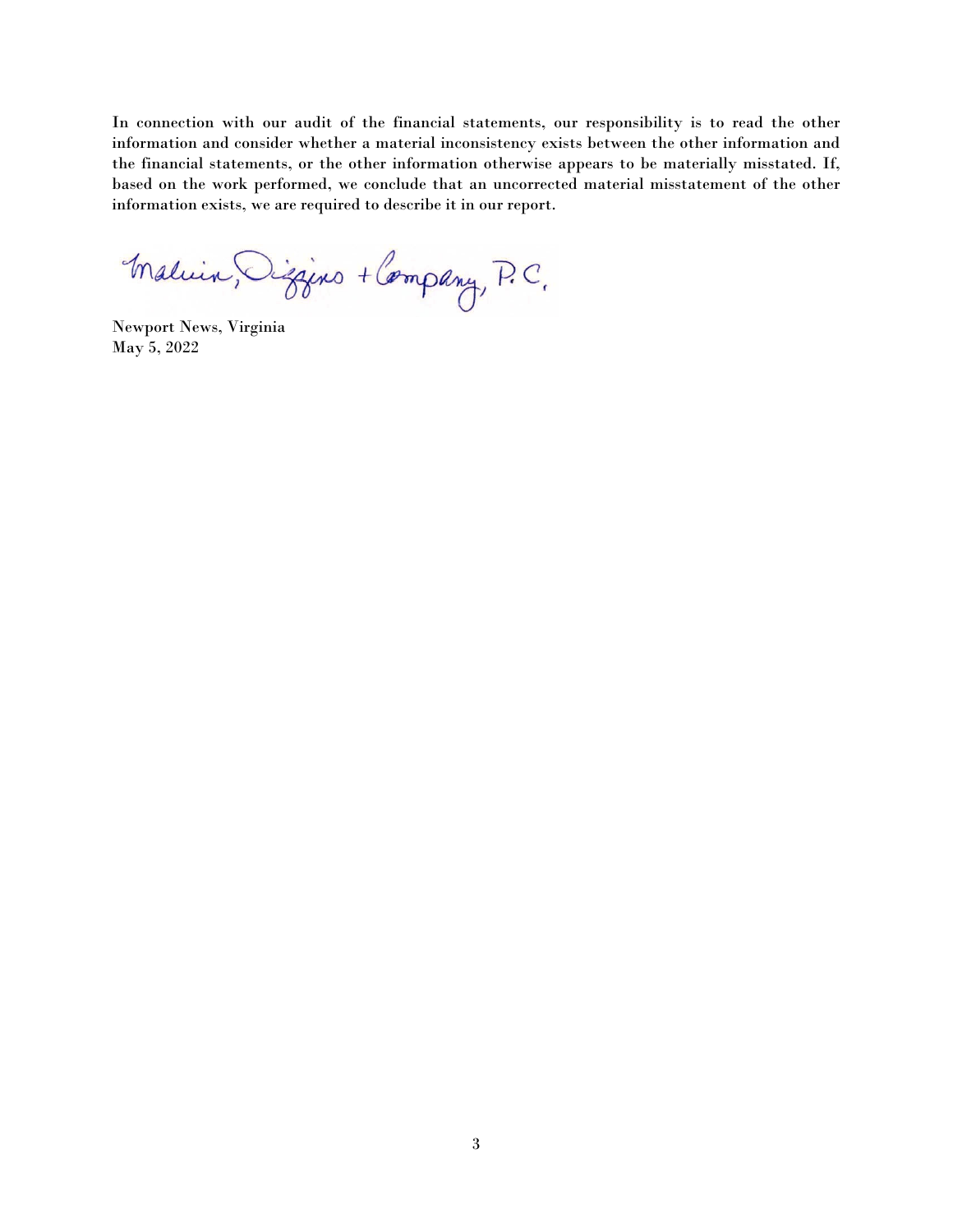#### **ASSETS**

|                                            | 2021             | 2020             |
|--------------------------------------------|------------------|------------------|
| Assets                                     |                  |                  |
| Cash                                       | \$<br>3,249,486  | \$<br>1,972,277  |
| <b>Investments</b>                         | 5,524,808        | 5,728,973        |
| Contributions receivable                   | 278,048          | 397,947          |
| Other current assets                       | 29,713           | 473,934          |
| Inventory                                  |                  | 3,988            |
| Property, equipment, and improvements, net | 1,516,321        | 1,288,514        |
| Other assets                               | 1,597,524        | 1,906,635        |
| Total assets                               | \$<br>12,195,900 | \$<br>11,772,268 |

### **LIABILITIES AND NET ASSETS**

| <b>Liabilities</b>                                 |                  |                  |
|----------------------------------------------------|------------------|------------------|
| Accounts payable                                   | \$<br>294,110    | \$<br>376,863    |
| Notes payable - PPP loan                           |                  | 660,200          |
| Payroll withholdings and other current liabilities | 13,099           | 38,523           |
| Leases payable                                     | 1,694            | 2,869            |
| <b>Total liabilities</b>                           | 308,903          | 1,078,455        |
| Net Assets                                         |                  |                  |
| Without donor restrictions                         | 8,513,963        | 5,346,216        |
| With donor restrictions                            | 3,373,034        | 5,347,597        |
| Total net assets                                   | 11,886,997       | 10,693,813       |
| Total liabilities and net assets                   | \$<br>12,195,900 | \$<br>11,772,268 |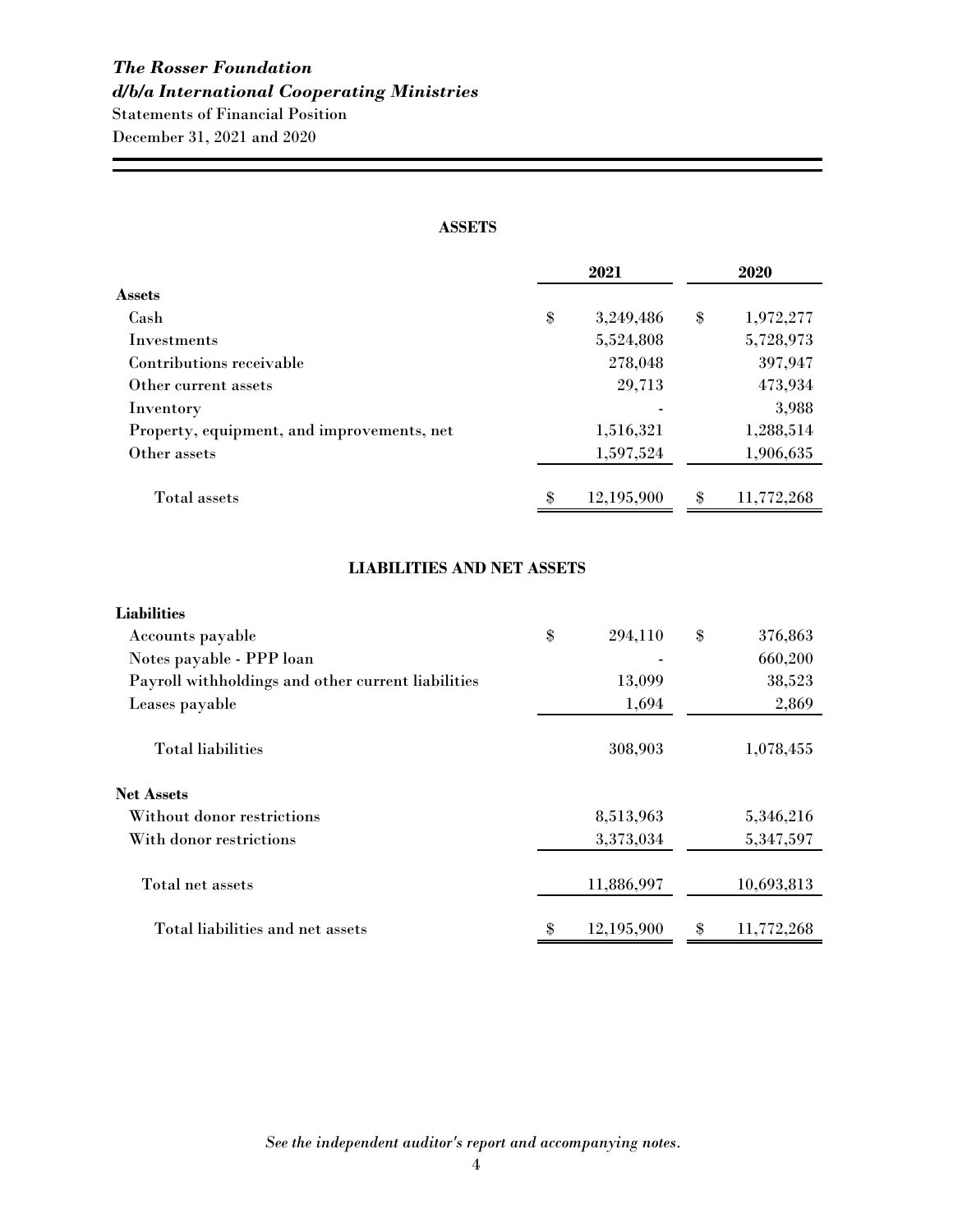|                                           | <b>Without Donor</b><br><b>Restrictions</b> |    | <b>With Donor</b><br><b>Restrictions</b> |        | <b>Total</b> |
|-------------------------------------------|---------------------------------------------|----|------------------------------------------|--------|--------------|
| <b>Operating activities</b>               |                                             |    |                                          |        |              |
| <b>Support and revenue</b>                |                                             |    |                                          |        |              |
| Contributions                             | \$<br>27,025,504                            | \$ | 8,692,257                                | $\$\,$ | 35,717,761   |
| Sales of handbooks, videos, and cassettes | 196                                         |    |                                          |        | 196          |
| Interest and dividends                    | 346,594                                     |    |                                          |        | 346,594      |
| Net assets released from restriction      | 10,666,820                                  |    | (10, 666, 820)                           |        |              |
| Other income                              | 665,150                                     |    |                                          |        | 665,150      |
| Gain on sale of assets                    | 259,120                                     |    |                                          |        | 259,120      |
| <b>Total support and revenue</b>          | 38,963,384                                  |    | (1, 974, 563)                            |        | 36,988,821   |
| <b>Expenses</b>                           |                                             |    |                                          |        |              |
| Program services                          |                                             |    |                                          |        |              |
| <b>Building</b> program                   | 27,100,440                                  |    |                                          |        | 27,100,440   |
| Discipleship                              | 4,484,605                                   |    |                                          |        | 4,484,605    |
| <b>Total program services</b>             | 31,585,045                                  |    |                                          |        | 31,585,045   |
| <b>Supporting services</b>                |                                             |    |                                          |        |              |
| General and administrative                | 690,204                                     |    |                                          |        | 690,204      |
| Fundraising                               | 3,510,824                                   |    |                                          |        | 3,510,824    |
| <b>Total supporting services</b>          | 4,201,028                                   |    |                                          |        | 4,201,028    |
| <b>Total expenses</b>                     | 35,786,073                                  |    |                                          |        | 35,786,073   |
| Changes in net assets from operations     | 3,177,311                                   |    | (1, 974, 563)                            |        | 1,202,748    |
| Nonoperating activities                   |                                             |    |                                          |        |              |
| Investment return, net                    | (9, 564)                                    |    |                                          |        | (9, 564)     |
| <b>Total nonoperating activities</b>      | (9, 564)                                    |    |                                          |        | (9, 564)     |
| Changes in net assets                     | 3,167,747                                   |    | (1,974,563)                              |        | 1,193,184    |
| Net assets, beginning of year             | 5,346,216                                   |    | 5, 347, 597                              |        | 10,693,813   |
| Net assets, end of year                   | \$<br>8,513,963                             | \$ | 3,373,034                                | \$     | 11,886,997   |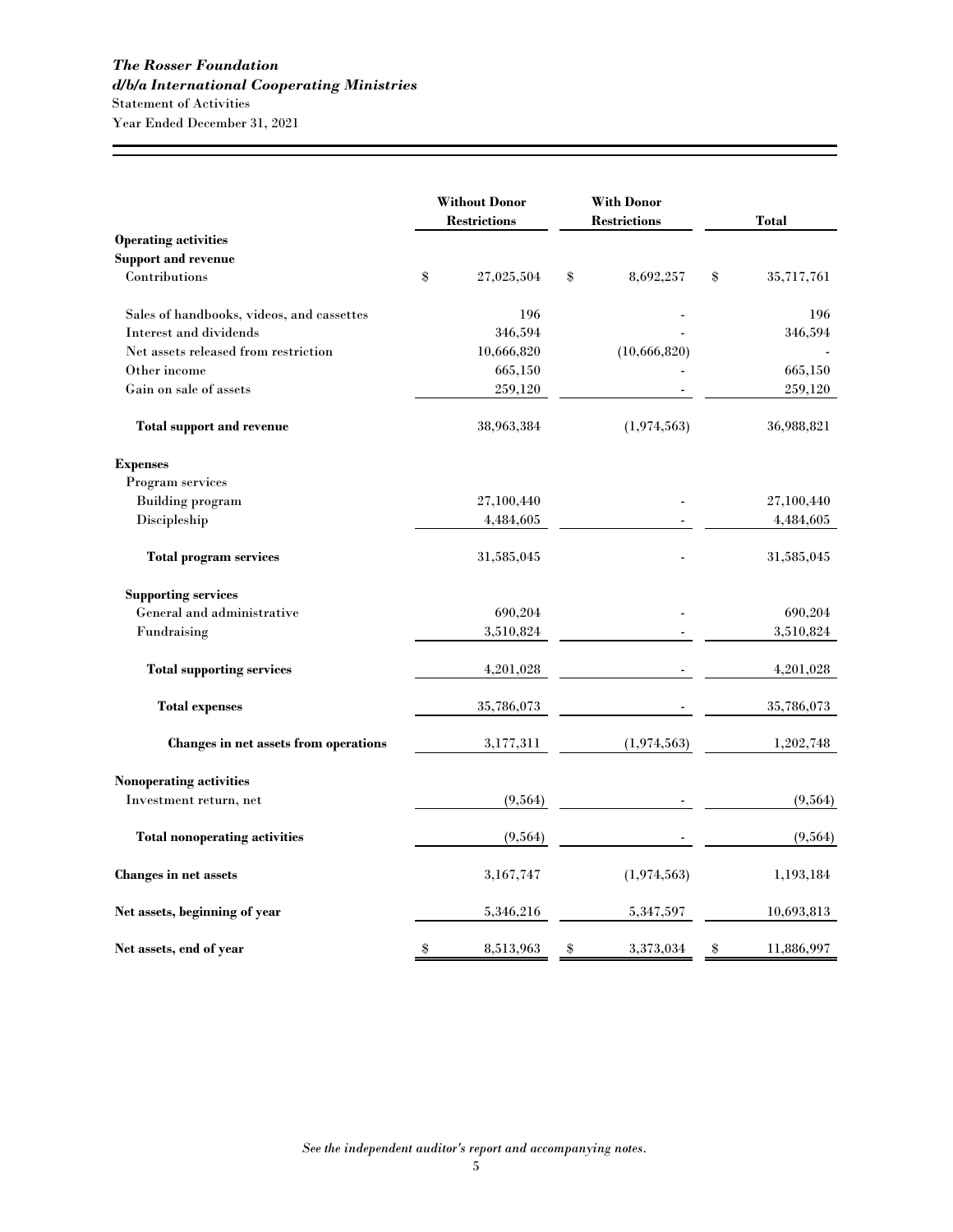|                                           | <b>Without Donor</b><br><b>Restrictions</b> |    | <b>With Donor</b><br><b>Restrictions</b> |    | Total       |
|-------------------------------------------|---------------------------------------------|----|------------------------------------------|----|-------------|
| <b>Operating activities</b>               |                                             |    |                                          |    |             |
| <b>Support and revenue</b>                |                                             |    |                                          |    |             |
| Contributions                             | \$<br>9,654,991                             | \$ | 15,020,800                               | \$ | 24,675,791  |
| Sales of handbooks, videos, and cassettes | 346                                         |    |                                          |    | 346         |
| Interest and dividends                    | 78,817                                      |    |                                          |    | 78,817      |
| Net assets released from restriction      | 14,643,294                                  |    | (14, 643, 294)                           |    |             |
| Other loss                                | 19,179                                      |    |                                          |    | 19,179      |
| Loss on sale of assets                    | (460)                                       |    |                                          |    | (460)       |
| <b>Total support and revenue</b>          | 24,396,167                                  |    | 377,506                                  |    | 24,773,673  |
| <b>Expenses</b>                           |                                             |    |                                          |    |             |
| Program services                          |                                             |    |                                          |    |             |
| <b>Building program</b>                   | 21,721,594                                  |    |                                          |    | 21,721,594  |
| Discipleship                              | 2,985,063                                   |    |                                          |    | 2,985,063   |
| <b>Total program services</b>             | 24,706,657                                  |    |                                          |    | 24,706,657  |
| <b>Supporting services</b>                |                                             |    |                                          |    |             |
| General and administrative                | 680,511                                     |    |                                          |    | 680,511     |
| Fundraising                               | 3,089,644                                   |    |                                          |    | 3,089,644   |
| <b>Total supporting services</b>          | 3,770,155                                   |    |                                          |    | 3,770,155   |
| <b>Total expenses</b>                     | 28,476,812                                  |    |                                          |    | 28,476,812  |
| Changes in net assets from operations     | (4,080,645)                                 |    | 377,506                                  |    | (3,703,139) |
| <b>Nonoperating activities</b>            |                                             |    |                                          |    |             |
| Investment return, net                    | 1,313,749                                   |    |                                          |    | 1,313,749   |
| <b>Total nonoperating activities</b>      | 1,313,749                                   |    |                                          |    | 1,313,749   |
| Changes in net assets                     | (2,766,896)                                 |    | 377,506                                  |    | (2,389,390) |
| Net assets, beginning of year             | 8,113,112                                   |    | 4,970,091                                |    | 13,083,203  |
| Net assets, end of year                   | \$<br>5,346,216                             | \$ | 5,347,597                                | \$ | 10,693,813  |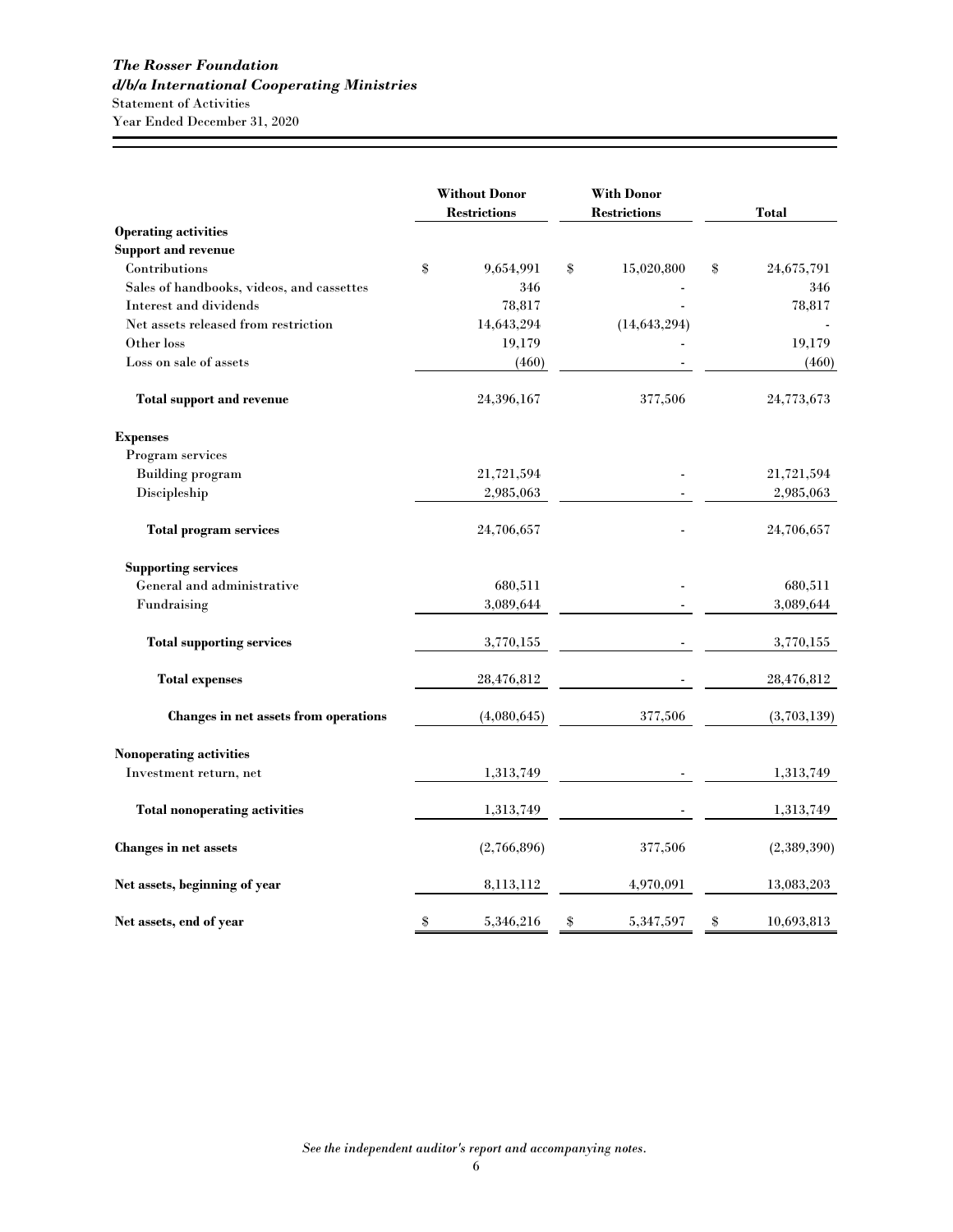#### *The Rosser Foundation d/b/a International Cooperating Ministries* Statement of Functional Expenses Year Ended December 31, 2021

|                                             | <b>Program Services</b>    |                      |                         |                       |                            |                                   |                                  |
|---------------------------------------------|----------------------------|----------------------|-------------------------|-----------------------|----------------------------|-----------------------------------|----------------------------------|
|                                             |                            | <b>International</b> |                         |                       | <b>Supporting Services</b> |                                   |                                  |
|                                             | <b>Church</b>              |                      | <b>Total</b><br>Program | General &             | <b>Ministry</b>            | <b>Total</b><br><b>Supporting</b> | <b>Total</b>                     |
|                                             | Growth                     | <b>Discipleship</b>  | <b>Services</b>         | <b>Administration</b> | <b>Advancement</b>         | <b>Services</b>                   | <b>Expenses</b>                  |
| <b>Expenses</b>                             |                            |                      |                         |                       |                            |                                   |                                  |
| <b>Building</b> program                     | 16,323,703<br>$\mathbb{S}$ | \$                   | 16,323,703<br>\$        | \$                    | \$                         | \$                                | 16,323,703<br>$\mathbf{\hat{x}}$ |
| Building in-kind expense                    | 9,432,336                  |                      | 9,432,336               |                       |                            |                                   | 9,432,336                        |
| Salaries & wages                            | 805,451                    | 584,132              | 1,389,583               | 387,750               | 1,610,902                  | 1,998,652                         | 3,388,235                        |
| Discipleship programs                       |                            | 3,460,908            | 3,460,908               |                       |                            |                                   | 3,460,908                        |
| Donor events                                |                            |                      |                         |                       | 1,059,604                  | 1,059,604                         | 1,059,604                        |
| Employee benefits & tax                     | 117,837                    | 100,306              | 218,143                 | 60,994                | 232,720                    | 293,714                           | 511,857                          |
| Pastor/partner support                      | 163,147                    | 243,209              | 406,356                 |                       |                            | ÷.                                | 406,356                          |
| Travel                                      | 83,283                     | 1,059                | 84,342                  | $\sqrt{28}$           | 21,059                     | 21,087                            | 105,429                          |
| Donor education                             | 29,826                     |                      | 29,826                  | $\sim$                |                            |                                   | 29,826                           |
| Development expenses                        |                            |                      |                         |                       | 101,989                    | 101,989                           | 101,989                          |
| IT allocation, software & maintenance       | 50,691                     | 27,982               | 78,673                  | 16,845                | 27,414                     | 44,259                            | 122,932                          |
| Direct mail expense                         | 8,529                      | 8.529                | 17,058                  | 4.315                 | 30,712                     | 35,027                            | 52,085                           |
| Depreciation                                | 27,627                     | 17,395               | 45,022                  | 11,256                | 46,045                     | 57,301                            | 102,323                          |
| Credit card processing fees                 |                            |                      |                         | 54,615                |                            | 54,615                            | 54,615                           |
| Video production                            |                            |                      |                         |                       | 14.336                     | 14,336                            | 14,336                           |
| Gifts and donations                         |                            |                      |                         | 27,078                | 26,497                     | 53,575                            | 53,575                           |
| <b>Utilities</b>                            | 13,505                     | 5,141                | 18,646                  | 11,208                | 7,137                      | 18,345                            | 36,991                           |
| Professional fees                           |                            |                      |                         | 33,702                |                            | 33,702                            | 33,702                           |
| Miscellaneous expenses                      | 15,712                     | 5,257                | 20,969                  | 8,091                 | 77,017                     | 85,108                            | 106,077                          |
| Marketing                                   |                            |                      |                         |                       | 114,856                    | 114,856                           | 114,856                          |
| <b>Supplies</b>                             | 932                        | 1,179                | 2,111                   | 2,531                 | 6,811                      | 9.342                             | 11,453                           |
| Vision trips                                |                            |                      |                         |                       | 5,363                      | 5,363                             | 5.363                            |
| Licenses, fees, taxes                       | 22,547                     | 11,428               | 33,975                  | 10,492                |                            | 10,492                            | 44,467                           |
| Training                                    | 1,080                      | 1,059                | 2,139                   | 1,837                 | 31,393                     | 33,230                            | 35,369                           |
| Board and office, conferences, and meetings | 1,417                      | 7,373                | 8,790                   | 5,537                 |                            | 5,537                             | 14,327                           |
| Leased equipment                            | 1,652                      | 2,221                | 3,873                   | 9,351                 | 4,091                      | 13,442                            | 17,315                           |
| Cleaning $\&$ building maintenance          |                            |                      |                         | 19,727                |                            | 19,727                            | 19,727                           |
| Website design & maintenance                | $\overline{a}$             |                      | $\overline{a}$          |                       | 28,849                     | 28,849                            | 28,849                           |
| Postage and shipping                        | 440                        | 2,769                | 3,209                   | 2,792                 | 7,849                      | 10,641                            | 13,850                           |
| Consulting services                         |                            |                      |                         | 550                   | 35,000                     | 35,550                            | 35,550                           |
| Insurance                                   | 725                        | 670                  | 1,395                   | 13,975                | 2,174                      | 16,149                            | 17,544                           |
| Storage space rental                        |                            |                      |                         | 5,184                 |                            | 5,184                             | 5,184                            |
| Volunteer expense                           |                            |                      |                         | 2,346                 |                            | 2,346                             | 2,346                            |
| Cost of sales                               |                            | 3,988                | 3,988                   |                       |                            |                                   | 3,988                            |
| New brand rollout                           |                            |                      |                         |                       | 11,095                     | 11,095                            | 11,095                           |
| Planned giving                              |                            |                      |                         |                       | 7.911                      | 7,911                             | 7,911                            |
|                                             |                            |                      |                         |                       |                            |                                   |                                  |
| Total expenses                              | 27,100,440<br>\$           | 4,484,605<br>\$      | 31,585,045<br>\$        | 690,204<br>-\$        | 3,510,824<br>\$            | 4,201,028<br>\$                   | 35,786,073<br>\$                 |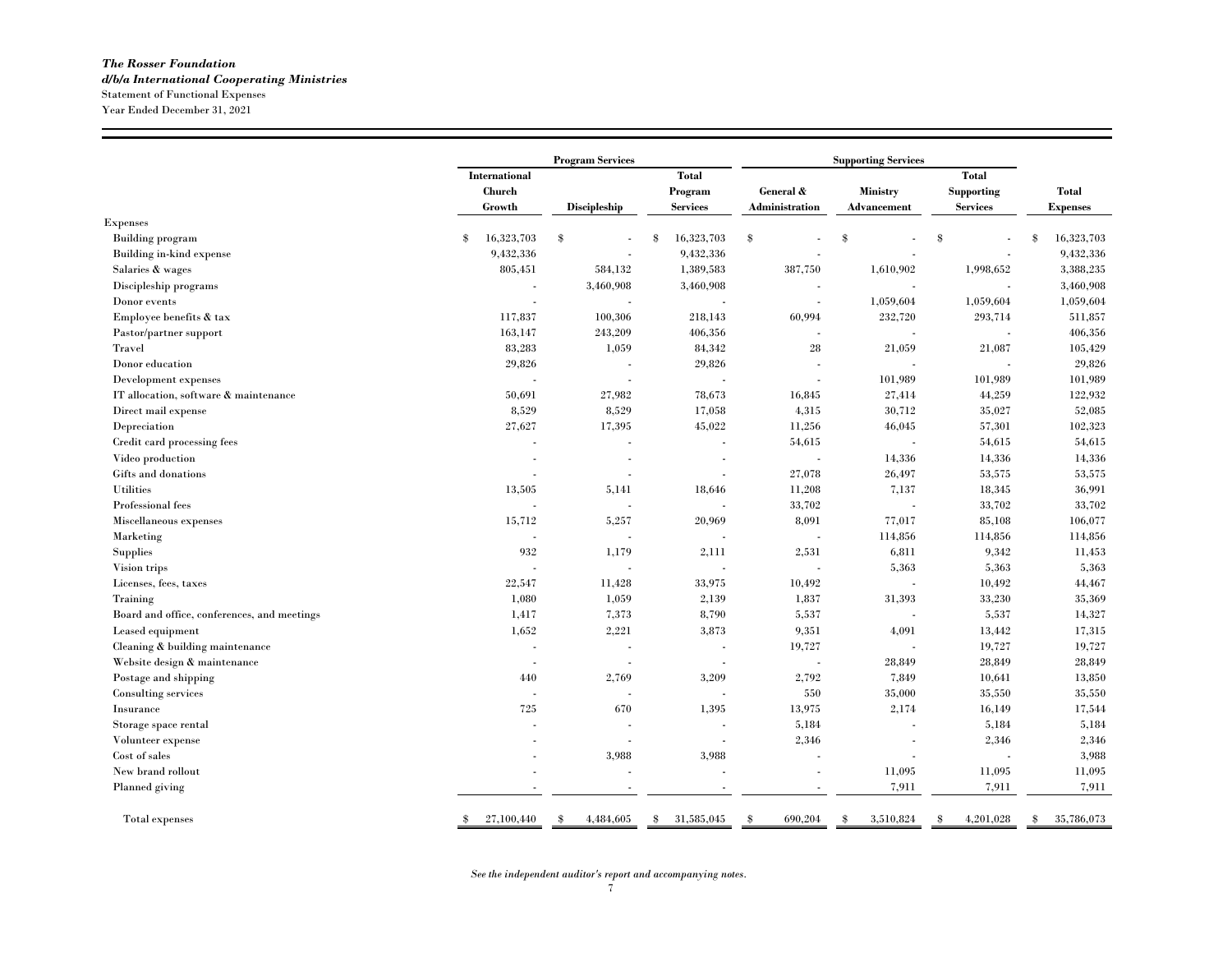#### *The Rosser Foundation d/b/a International Cooperating Ministries* Statement of Functional Expenses Year Ended December 31, 2020

|                                       |                      | <b>Program Services</b>  |                  | <b>Supporting Services</b> |                 |                   |                  |  |
|---------------------------------------|----------------------|--------------------------|------------------|----------------------------|-----------------|-------------------|------------------|--|
|                                       | <b>International</b> |                          | <b>Total</b>     |                            |                 | <b>Total</b>      |                  |  |
|                                       | <b>Church</b>        |                          | Program          | General &                  | <b>Ministry</b> | <b>Supporting</b> | <b>Total</b>     |  |
|                                       | Growth               | <b>Discipleship</b>      | <b>Services</b>  | Administration             | Advancement     | <b>Services</b>   | <b>Expenses</b>  |  |
| <b>Expenses</b>                       |                      |                          |                  |                            |                 |                   |                  |  |
| <b>Building program</b>               | 12,922,397<br>\$     | S                        | 12,922,397<br>\$ | \$                         | $\mathbb S$     | \$                | 12,922,397<br>\$ |  |
| Building in-kind expense              | 7,503,954            |                          | 7,503,954        |                            |                 |                   | 7,503,954        |  |
| Salaries & wages                      | 820,690              | 477,163                  | 1,297,853        | 414,957                    | 1,618,078       | 2,033,035         | 3,330,888        |  |
| Discipleship programs                 |                      | 2,333,702                | 2,333,702        |                            |                 |                   | 2,333,702        |  |
| Donor events                          | ÷.                   |                          | ÷.               |                            | 100.877         | 100,877           | 100,877          |  |
| Employee benefits & tax               | 144,997              | 91,523                   | 236,520          | 71,569                     | 273,440         | 345,009           | 581,529          |  |
| Pastor/partner support                | 108,986              | $\sim$                   | 108,986          |                            |                 | ÷.                | 108,986          |  |
| Travel                                | 62,487               | 4,158                    | 66,645           |                            | 17,717          | 17,717            | 84,362           |  |
| Donor education                       | 44,094               | ×.                       | 44,094           | ٠                          |                 | ä,                | 44,094           |  |
| Development expenses                  |                      |                          |                  | $\sim$                     | 56,819          | 56,819            | 56,819           |  |
| IT allocation, software & maintenance | 33,951               | 22,139                   | 56,090           | 20.944                     | 31,851          | 52,795            | 108,885          |  |
| Direct mail expense                   | 6,984                | 6,984                    | 13,968           | 2,175                      | 28,860          | 31,035            | 45,003           |  |
| Depreciation                          | 19,965               | 13,310                   | 33,275           | 11,646                     | 38,266          | 49.912            | 83,187           |  |
| Credit card processing fees           |                      |                          |                  | 39,127                     |                 | 39,127            | 39,127           |  |
| Video production                      |                      |                          |                  |                            | 14,001          | 14,001            | 14,001           |  |
| Gifts and donations                   | ÷.                   |                          |                  | 1,870                      | 628             | 2,498             | 2,498            |  |
| <b>Utilities</b>                      | 13,908               | 6,556                    | 20,464           | 8.946                      | 8,179           | 17,125            | 37,589           |  |
| Professional fees                     | 2,250                |                          | 2,250            | 35,063                     |                 | 35,063            | 37,313           |  |
| Miscellaneous expenses                | 1.807                | 2,280                    | 4,087            | 8.373                      | 1.563           | 9,936             | 14,023           |  |
| Marketing                             |                      |                          |                  | ÷,                         | 566,261         | 566,261           | 566,261          |  |
| <b>Supplies</b>                       | 2,115                | 2,230                    | 4.345            | 3,321                      | 13,169          | 16,490            | 20.835           |  |
| Vision trips                          | J.                   |                          |                  | ÷.                         | 8,335           | 8,335             | 8,335            |  |
| Licenses, fees, taxes                 | 19.945               | 8,910                    | 28.855           | 8.826                      |                 | 8,826             | 37,681           |  |
| Training                              | 960                  | 720                      | 1,680            | 3,999                      | 12,629          | 16,628            | 18,308           |  |
| Donor gifts                           |                      |                          |                  |                            | 26,356          | 26,356            | 26,356           |  |
| Board & conferences                   | 4,323                | 8,484                    | 12,807           | 3,252                      |                 | 3,252             | 16,059           |  |
| Leased equipment                      | 5,863                | 1.964                    | 7,827            | 7,855                      | 3,493           | 11,348            | 19,175           |  |
| Cleaning & building maintenance       | ä,                   | $\overline{\phantom{a}}$ |                  | 14,028                     |                 | 14,028            | 14,028           |  |
| Website design & maintenance          |                      |                          |                  |                            | 26,068          | 26,068            | 26,068           |  |
| Postage and shipping                  | 252                  | 2,864                    | 3,116            | 3,224                      | 10,874          | 14,098            | 17,214           |  |
| Consulting services                   |                      |                          |                  |                            | 180,000         | 180,000           | 180,000          |  |
| Insurance                             | 1,203                | 1,008                    | 2,211            | 15,536                     | 4,248           | 19,784            | 21,995           |  |
| Storage space rental                  |                      |                          | $\overline{a}$   | 4,798                      |                 | 4,798             | 4,798            |  |
| Volunteer expense                     |                      |                          |                  | 764                        |                 | 764               | 764              |  |
| Department meetings                   | 463                  | 303                      | 766              | 238                        |                 | 238               | 1,004            |  |
| Cost of sales                         | ä,                   | 765                      | 765              | J.                         |                 |                   | 765              |  |
| New brand rollout                     |                      | - 2                      |                  | $\sim$                     | 42,432          | 42,432            | 42,432           |  |
| Planned giving                        |                      |                          |                  |                            | 5.500           | 5,500             | 5.500            |  |
|                                       |                      |                          |                  |                            |                 |                   |                  |  |
| <b>Total Expenses</b>                 | 21,721,594<br>S      | 2,985,063<br>S           | 24,706,657<br>\$ | \$<br>680,511              | 3,089,644<br>S  | 3,770,155<br>\$   | 28,476,812<br>\$ |  |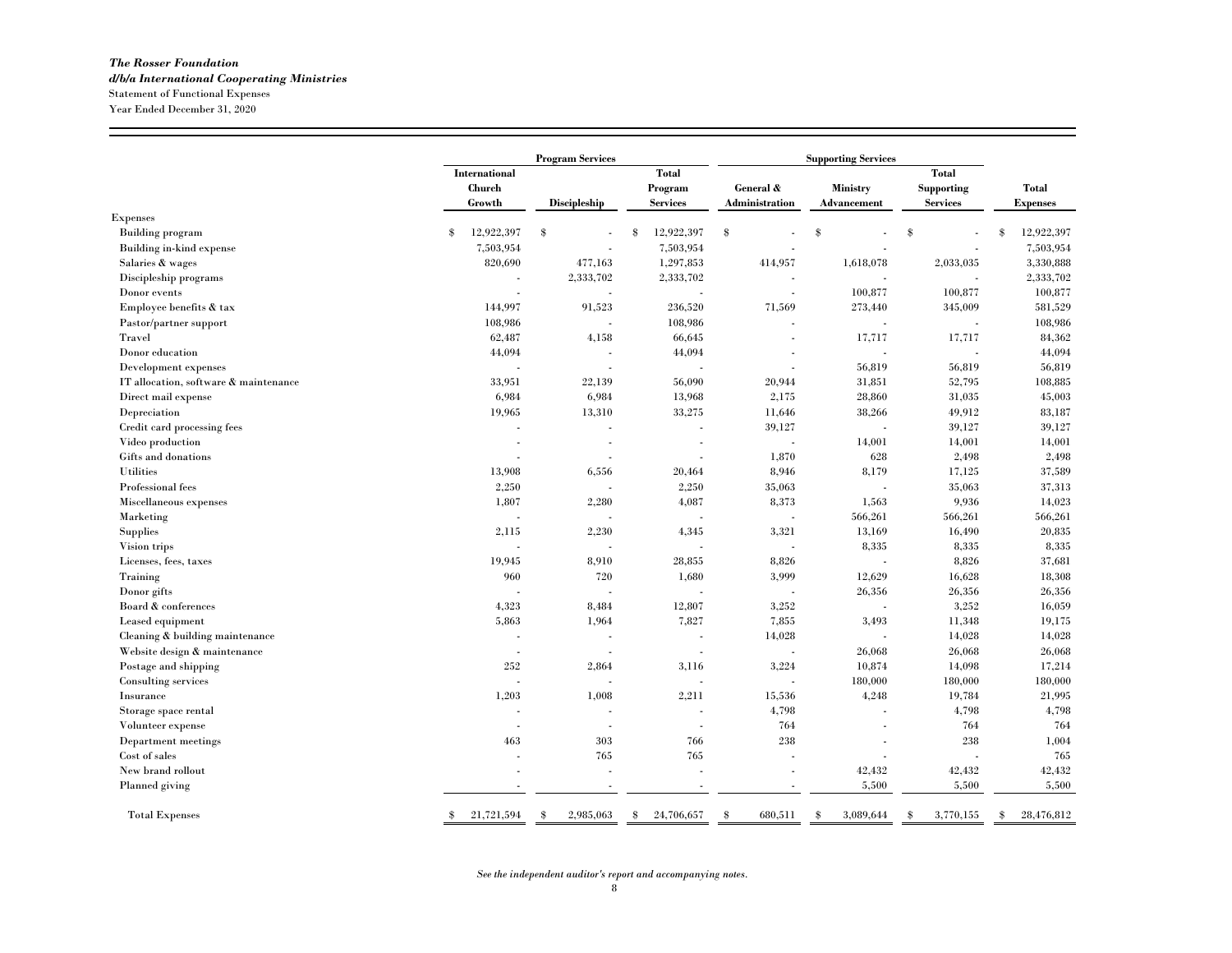# *The Rosser Foundation*

# *d/b/a International Cooperating Ministries*

Statements of Cash Flows

Years Ended December 31, 2021 and 2020

| <b>Cash flows from operating activities</b><br>Change in net assets<br>(2,389,390)<br>\$<br>1,193,184<br>\$<br>Adjustments to reconcile change in net assets to net cash<br>provided by (used in) operating activities:<br>Depreciation<br>102,323<br>83,187<br>(Gain) Loss on sale of assets<br>(259, 120)<br>460<br>Net realized and unrealized (gain) on sale of investments<br>(940, 086)<br>(81, 962)<br>Reinvested dividends and capital (gains)<br>(393, 515)<br>(278, 209)<br>PPP loan forgiven<br>(660, 200)<br>(Increase) Decrease in operating assets:<br>Inventory<br>3,988<br>765<br>Contributions receivable<br>119,899<br>66,462<br>(182, 597)<br>Other current assets<br>444,221<br>Increase (decrease) in operating liabilities:<br>Accounts payable<br>(82, 753)<br>173,102<br>Payroll withholdings<br>(25, 424)<br>11,673<br>360,641<br>(3,454,633)<br>Net cash provided by (used in) operating activities<br>Cash flows from investing activities<br>Principal payments on notes receivable<br>61,816<br>54,904<br>Purchase of property, equipment, and improvements<br>(348, 971)<br>(139, 907)<br>Proceeds from sale of investments<br>3,404,983<br>2,351,267<br>Purchase of investments<br>(2,200,084)<br>2,266,264<br>917,744<br>Net cash provided by (used in) investing activities<br><b>Cash flows from financing activities</b><br>Payments on lease payable<br>(1, 175)<br>(14, 101)<br>Notes payable - PPP loan proceeds<br>660,200<br>646,099<br>Net cash provided by (used in) financing activities<br>(1,175)<br>(542, 270)<br>Net increase (decrease) in cash<br>1,277,210<br>Cash - beginning of year<br>1,972,277<br>2,514,547<br>Cash - end of year<br>1,972,277<br>3,249,486<br>\$<br>₩<br><b>Supplemental Disclosures of Cash Flow Information</b><br><b>Noncash Operating and Investing Activities:</b><br>9,432,336<br>In-kind donations - building<br>7,503,954<br>\$<br>\$<br>Non-cash donations for auctions<br>\$<br>79,065<br>$\, \, \raisebox{-1.5pt}{\text{\circle*{1.5}}}\,$<br>55,058<br>Contributions of stock<br>706,565<br>$\clubsuit$<br>363,322<br>\$ |  | 2021 | 2020 |
|--------------------------------------------------------------------------------------------------------------------------------------------------------------------------------------------------------------------------------------------------------------------------------------------------------------------------------------------------------------------------------------------------------------------------------------------------------------------------------------------------------------------------------------------------------------------------------------------------------------------------------------------------------------------------------------------------------------------------------------------------------------------------------------------------------------------------------------------------------------------------------------------------------------------------------------------------------------------------------------------------------------------------------------------------------------------------------------------------------------------------------------------------------------------------------------------------------------------------------------------------------------------------------------------------------------------------------------------------------------------------------------------------------------------------------------------------------------------------------------------------------------------------------------------------------------------------------------------------------------------------------------------------------------------------------------------------------------------------------------------------------------------------------------------------------------------------------------------------------------------------------------------------------------------------------------------------------------------------------------------------------------------------------------------------------------------------------------------------------------|--|------|------|
|                                                                                                                                                                                                                                                                                                                                                                                                                                                                                                                                                                                                                                                                                                                                                                                                                                                                                                                                                                                                                                                                                                                                                                                                                                                                                                                                                                                                                                                                                                                                                                                                                                                                                                                                                                                                                                                                                                                                                                                                                                                                                                              |  |      |      |
|                                                                                                                                                                                                                                                                                                                                                                                                                                                                                                                                                                                                                                                                                                                                                                                                                                                                                                                                                                                                                                                                                                                                                                                                                                                                                                                                                                                                                                                                                                                                                                                                                                                                                                                                                                                                                                                                                                                                                                                                                                                                                                              |  |      |      |
|                                                                                                                                                                                                                                                                                                                                                                                                                                                                                                                                                                                                                                                                                                                                                                                                                                                                                                                                                                                                                                                                                                                                                                                                                                                                                                                                                                                                                                                                                                                                                                                                                                                                                                                                                                                                                                                                                                                                                                                                                                                                                                              |  |      |      |
|                                                                                                                                                                                                                                                                                                                                                                                                                                                                                                                                                                                                                                                                                                                                                                                                                                                                                                                                                                                                                                                                                                                                                                                                                                                                                                                                                                                                                                                                                                                                                                                                                                                                                                                                                                                                                                                                                                                                                                                                                                                                                                              |  |      |      |
|                                                                                                                                                                                                                                                                                                                                                                                                                                                                                                                                                                                                                                                                                                                                                                                                                                                                                                                                                                                                                                                                                                                                                                                                                                                                                                                                                                                                                                                                                                                                                                                                                                                                                                                                                                                                                                                                                                                                                                                                                                                                                                              |  |      |      |
|                                                                                                                                                                                                                                                                                                                                                                                                                                                                                                                                                                                                                                                                                                                                                                                                                                                                                                                                                                                                                                                                                                                                                                                                                                                                                                                                                                                                                                                                                                                                                                                                                                                                                                                                                                                                                                                                                                                                                                                                                                                                                                              |  |      |      |
|                                                                                                                                                                                                                                                                                                                                                                                                                                                                                                                                                                                                                                                                                                                                                                                                                                                                                                                                                                                                                                                                                                                                                                                                                                                                                                                                                                                                                                                                                                                                                                                                                                                                                                                                                                                                                                                                                                                                                                                                                                                                                                              |  |      |      |
|                                                                                                                                                                                                                                                                                                                                                                                                                                                                                                                                                                                                                                                                                                                                                                                                                                                                                                                                                                                                                                                                                                                                                                                                                                                                                                                                                                                                                                                                                                                                                                                                                                                                                                                                                                                                                                                                                                                                                                                                                                                                                                              |  |      |      |
|                                                                                                                                                                                                                                                                                                                                                                                                                                                                                                                                                                                                                                                                                                                                                                                                                                                                                                                                                                                                                                                                                                                                                                                                                                                                                                                                                                                                                                                                                                                                                                                                                                                                                                                                                                                                                                                                                                                                                                                                                                                                                                              |  |      |      |
|                                                                                                                                                                                                                                                                                                                                                                                                                                                                                                                                                                                                                                                                                                                                                                                                                                                                                                                                                                                                                                                                                                                                                                                                                                                                                                                                                                                                                                                                                                                                                                                                                                                                                                                                                                                                                                                                                                                                                                                                                                                                                                              |  |      |      |
|                                                                                                                                                                                                                                                                                                                                                                                                                                                                                                                                                                                                                                                                                                                                                                                                                                                                                                                                                                                                                                                                                                                                                                                                                                                                                                                                                                                                                                                                                                                                                                                                                                                                                                                                                                                                                                                                                                                                                                                                                                                                                                              |  |      |      |
|                                                                                                                                                                                                                                                                                                                                                                                                                                                                                                                                                                                                                                                                                                                                                                                                                                                                                                                                                                                                                                                                                                                                                                                                                                                                                                                                                                                                                                                                                                                                                                                                                                                                                                                                                                                                                                                                                                                                                                                                                                                                                                              |  |      |      |
|                                                                                                                                                                                                                                                                                                                                                                                                                                                                                                                                                                                                                                                                                                                                                                                                                                                                                                                                                                                                                                                                                                                                                                                                                                                                                                                                                                                                                                                                                                                                                                                                                                                                                                                                                                                                                                                                                                                                                                                                                                                                                                              |  |      |      |
|                                                                                                                                                                                                                                                                                                                                                                                                                                                                                                                                                                                                                                                                                                                                                                                                                                                                                                                                                                                                                                                                                                                                                                                                                                                                                                                                                                                                                                                                                                                                                                                                                                                                                                                                                                                                                                                                                                                                                                                                                                                                                                              |  |      |      |
|                                                                                                                                                                                                                                                                                                                                                                                                                                                                                                                                                                                                                                                                                                                                                                                                                                                                                                                                                                                                                                                                                                                                                                                                                                                                                                                                                                                                                                                                                                                                                                                                                                                                                                                                                                                                                                                                                                                                                                                                                                                                                                              |  |      |      |
|                                                                                                                                                                                                                                                                                                                                                                                                                                                                                                                                                                                                                                                                                                                                                                                                                                                                                                                                                                                                                                                                                                                                                                                                                                                                                                                                                                                                                                                                                                                                                                                                                                                                                                                                                                                                                                                                                                                                                                                                                                                                                                              |  |      |      |
|                                                                                                                                                                                                                                                                                                                                                                                                                                                                                                                                                                                                                                                                                                                                                                                                                                                                                                                                                                                                                                                                                                                                                                                                                                                                                                                                                                                                                                                                                                                                                                                                                                                                                                                                                                                                                                                                                                                                                                                                                                                                                                              |  |      |      |
|                                                                                                                                                                                                                                                                                                                                                                                                                                                                                                                                                                                                                                                                                                                                                                                                                                                                                                                                                                                                                                                                                                                                                                                                                                                                                                                                                                                                                                                                                                                                                                                                                                                                                                                                                                                                                                                                                                                                                                                                                                                                                                              |  |      |      |
|                                                                                                                                                                                                                                                                                                                                                                                                                                                                                                                                                                                                                                                                                                                                                                                                                                                                                                                                                                                                                                                                                                                                                                                                                                                                                                                                                                                                                                                                                                                                                                                                                                                                                                                                                                                                                                                                                                                                                                                                                                                                                                              |  |      |      |
|                                                                                                                                                                                                                                                                                                                                                                                                                                                                                                                                                                                                                                                                                                                                                                                                                                                                                                                                                                                                                                                                                                                                                                                                                                                                                                                                                                                                                                                                                                                                                                                                                                                                                                                                                                                                                                                                                                                                                                                                                                                                                                              |  |      |      |
|                                                                                                                                                                                                                                                                                                                                                                                                                                                                                                                                                                                                                                                                                                                                                                                                                                                                                                                                                                                                                                                                                                                                                                                                                                                                                                                                                                                                                                                                                                                                                                                                                                                                                                                                                                                                                                                                                                                                                                                                                                                                                                              |  |      |      |
|                                                                                                                                                                                                                                                                                                                                                                                                                                                                                                                                                                                                                                                                                                                                                                                                                                                                                                                                                                                                                                                                                                                                                                                                                                                                                                                                                                                                                                                                                                                                                                                                                                                                                                                                                                                                                                                                                                                                                                                                                                                                                                              |  |      |      |
|                                                                                                                                                                                                                                                                                                                                                                                                                                                                                                                                                                                                                                                                                                                                                                                                                                                                                                                                                                                                                                                                                                                                                                                                                                                                                                                                                                                                                                                                                                                                                                                                                                                                                                                                                                                                                                                                                                                                                                                                                                                                                                              |  |      |      |
|                                                                                                                                                                                                                                                                                                                                                                                                                                                                                                                                                                                                                                                                                                                                                                                                                                                                                                                                                                                                                                                                                                                                                                                                                                                                                                                                                                                                                                                                                                                                                                                                                                                                                                                                                                                                                                                                                                                                                                                                                                                                                                              |  |      |      |
|                                                                                                                                                                                                                                                                                                                                                                                                                                                                                                                                                                                                                                                                                                                                                                                                                                                                                                                                                                                                                                                                                                                                                                                                                                                                                                                                                                                                                                                                                                                                                                                                                                                                                                                                                                                                                                                                                                                                                                                                                                                                                                              |  |      |      |
|                                                                                                                                                                                                                                                                                                                                                                                                                                                                                                                                                                                                                                                                                                                                                                                                                                                                                                                                                                                                                                                                                                                                                                                                                                                                                                                                                                                                                                                                                                                                                                                                                                                                                                                                                                                                                                                                                                                                                                                                                                                                                                              |  |      |      |
|                                                                                                                                                                                                                                                                                                                                                                                                                                                                                                                                                                                                                                                                                                                                                                                                                                                                                                                                                                                                                                                                                                                                                                                                                                                                                                                                                                                                                                                                                                                                                                                                                                                                                                                                                                                                                                                                                                                                                                                                                                                                                                              |  |      |      |
|                                                                                                                                                                                                                                                                                                                                                                                                                                                                                                                                                                                                                                                                                                                                                                                                                                                                                                                                                                                                                                                                                                                                                                                                                                                                                                                                                                                                                                                                                                                                                                                                                                                                                                                                                                                                                                                                                                                                                                                                                                                                                                              |  |      |      |
|                                                                                                                                                                                                                                                                                                                                                                                                                                                                                                                                                                                                                                                                                                                                                                                                                                                                                                                                                                                                                                                                                                                                                                                                                                                                                                                                                                                                                                                                                                                                                                                                                                                                                                                                                                                                                                                                                                                                                                                                                                                                                                              |  |      |      |
|                                                                                                                                                                                                                                                                                                                                                                                                                                                                                                                                                                                                                                                                                                                                                                                                                                                                                                                                                                                                                                                                                                                                                                                                                                                                                                                                                                                                                                                                                                                                                                                                                                                                                                                                                                                                                                                                                                                                                                                                                                                                                                              |  |      |      |
|                                                                                                                                                                                                                                                                                                                                                                                                                                                                                                                                                                                                                                                                                                                                                                                                                                                                                                                                                                                                                                                                                                                                                                                                                                                                                                                                                                                                                                                                                                                                                                                                                                                                                                                                                                                                                                                                                                                                                                                                                                                                                                              |  |      |      |
|                                                                                                                                                                                                                                                                                                                                                                                                                                                                                                                                                                                                                                                                                                                                                                                                                                                                                                                                                                                                                                                                                                                                                                                                                                                                                                                                                                                                                                                                                                                                                                                                                                                                                                                                                                                                                                                                                                                                                                                                                                                                                                              |  |      |      |
|                                                                                                                                                                                                                                                                                                                                                                                                                                                                                                                                                                                                                                                                                                                                                                                                                                                                                                                                                                                                                                                                                                                                                                                                                                                                                                                                                                                                                                                                                                                                                                                                                                                                                                                                                                                                                                                                                                                                                                                                                                                                                                              |  |      |      |
|                                                                                                                                                                                                                                                                                                                                                                                                                                                                                                                                                                                                                                                                                                                                                                                                                                                                                                                                                                                                                                                                                                                                                                                                                                                                                                                                                                                                                                                                                                                                                                                                                                                                                                                                                                                                                                                                                                                                                                                                                                                                                                              |  |      |      |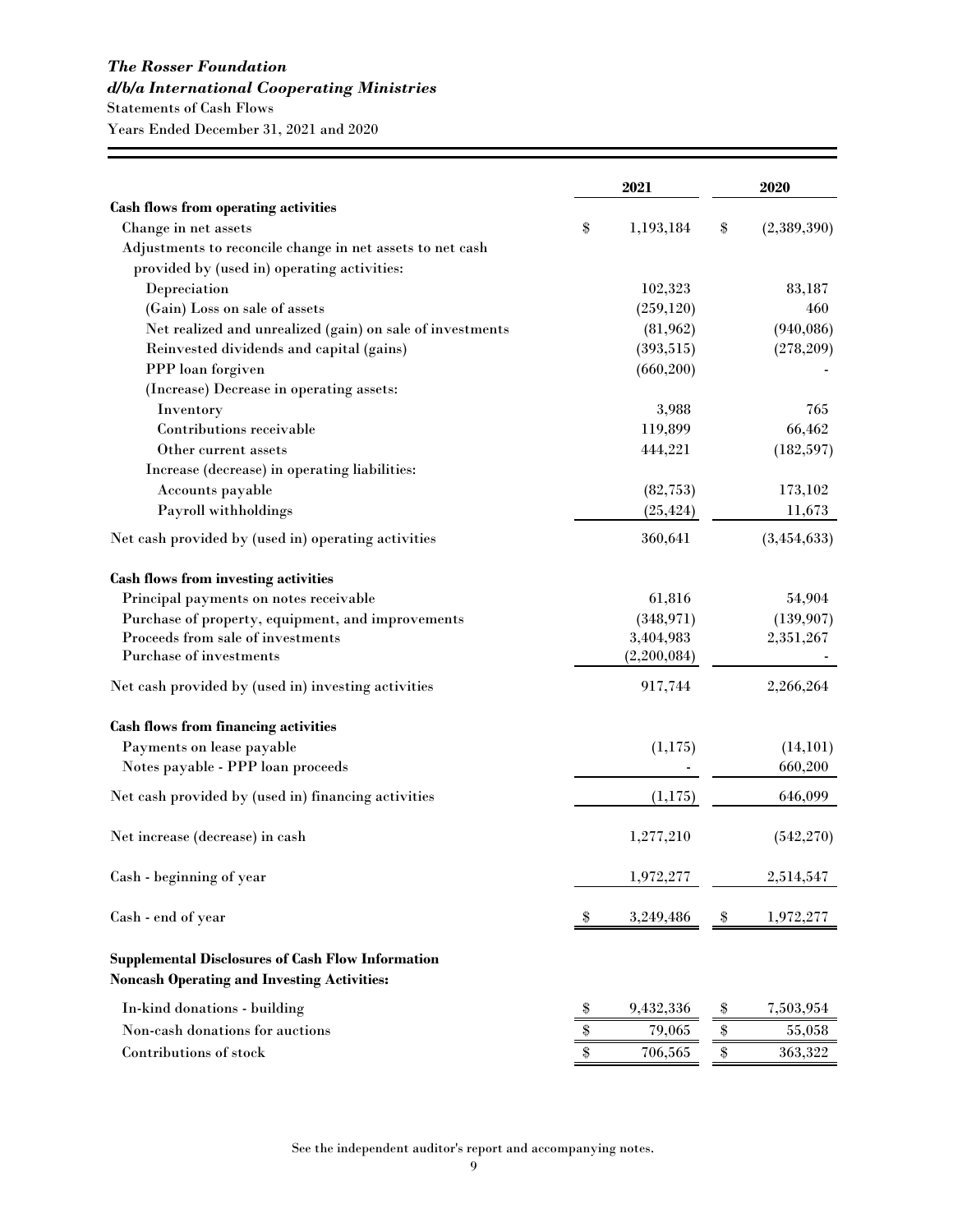#### **NOTE 1 – NATURE OF ORGANIZATION AND SIGNIFICANT ACCOUNTING POLICIES**

#### **Organization**

The Rosser Foundation, d/b/a International Cooperating Ministries, A Pure Charitable Trust and Public Charity (Within the Meaning of IRC §501 (c)(3)) (the Foundation), is a not-for-profit irrevocable trust established under the laws of the Commonwealth of Virginia. It operates as a publicly supported organization. The Foundation is dedicated to spreading the Gospel throughout the world by nurturing believers and assisting church growth worldwide.

#### **Financial Statement Presentation**

The financial statements of the Foundation have been prepared in accordance with U.S. generally accepted accounting principles ("US GAAP"), which require the Foundation to report information regarding its financial position and activities according to the following net asset classifications:

**Net assets without donor restrictions:** Net assets that are not subject to donor-imposed restrictions and may be expended for any purpose in performing the primary objectives of the organization. These net assets may be used at the discretion of the Foundation management and the board of directors.

**Net assets with donor restrictions**: Net assets subject to stipulations imposed by donors. Some donor restrictions are temporary in nature; those restrictions will be met by actions of the Foundation or by the passage of time. Other donor restrictions are perpetual in nature, where the donor has stipulated the funds be maintained in perpetuity.

Donor restricted contributions are reported as increases in net assets with donor restrictions. When a restriction expires, net assets are reclassified from net assets with donor restrictions to net assets without donor restrictions in the statements of activities.

#### **Measure of Operations**

The statements of activities report all changes in net assets, including changes in net assets from operating and nonoperating activities. Operating activities consist of those items attributable to the Foundation's purpose of spreading the gospel and worldwide church growth, interest and dividends earned on investments. Nonoperating activities are limited to resources that generate return from investments and other activities considered to be of a more unusual or nonrecurring nature.

#### **Cash and Cash Equivalents**

For purposes of the statements of cash flows, the Foundation considers all highly liquid investments available for current use with an initial maturity of three months or less to be cash equivalents.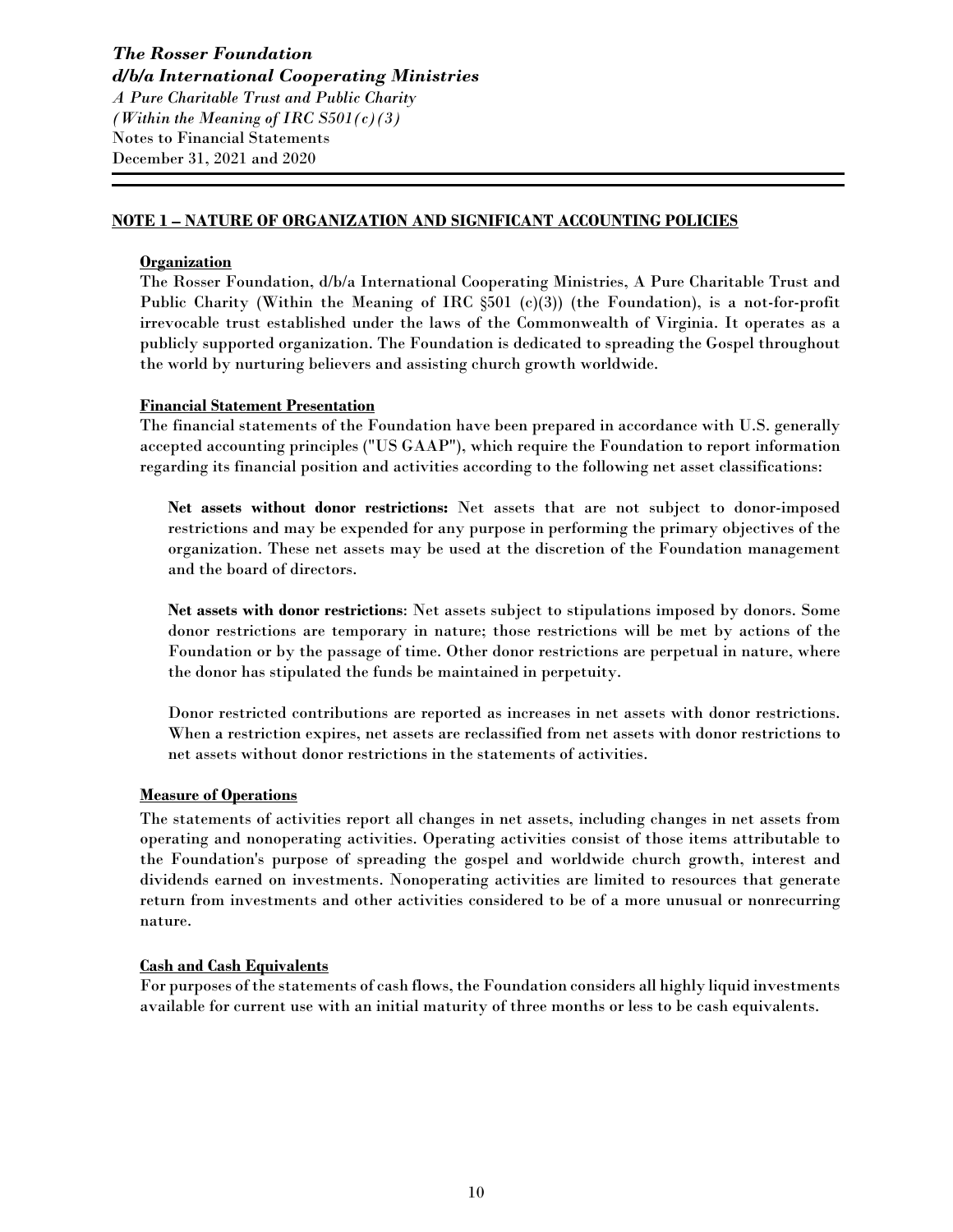#### **NOTE 1 – NATURE OF ORGANIZATION AND SIGNIFICANT ACCOUNTING POLICIES (continued)**

#### **Concentrations of Credit Risk**

The Foundation maintains several checking accounts at a local bank. Accounts at this financial institution are insured by the Federal Deposit Insurance Corporation (FDIC) up to \$250,000. Cash at this institution can at times exceed federally insured limits throughout the year. Amounts in excess of the FDIC limit as of December 31, 2021 and 2020, were \$2,670,340 and \$1,645,360, respectively. Brokerage accounts are insured by the Securities Investor Protection Corporation (SIPC). The SIPC insures accounts (not the underlying investments) with each brokerage firm up to a maximum of \$500,000. Uninsured balances at the Foundation's various brokerage houses exceeded SIPC limits by \$5,024,808 and \$5,216,746 as of December 31, 2021 and 2020, respectively.

#### **Contributions Receivable**

Unconditional promises to give that are expected to be collected within one year are recorded at net realizable value. Unconditional promises to give that are expected to be collected in future years are recorded at the present value of their estimated future cash flows. The discounts on those amounts are computed using risk-adjusted interest rates applicable to the years in which the promises are received. Discount amortization is included in contribution revenue. Conditional promises to give are not included as support until the conditions are met.

As of December 31, 2021 and 2020, the Foundation had no unconditional promises to give and contributions receivables from year-end donors were \$278,048 and \$397,947, all of which are expected to be collected within one year.

#### **Inventory**

Inventory is stated at the lower of cost, determined by the first-in, first-out method, or market. Inventory is composed of books, videos, and CDs.

#### **Property, Equipment, and Improvements**

Purchased property and equipment are capitalized at cost. Donations of property and equipment are recorded as contributions at their estimated fair value at the date of donation. Such donations are reported as contributions without donor restrictions unless the donor has restricted the donated asset to a specific purpose. Assets donated with explicit restrictions regarding their use and contributions of cash that must be used to acquire property and equipment are reported as contributions with donor restrictions. Absent donor stipulations regarding how long those donations must be maintained, the Foundation reports expirations of donor restrictions when the donated or acquired assets are placed in service as instructed by the donor. The Foundation reclassifies net assets with donor restrictions to net assets without donor restrictions in the statements of activities at that time. Property and equipment are depreciated using the straightline method.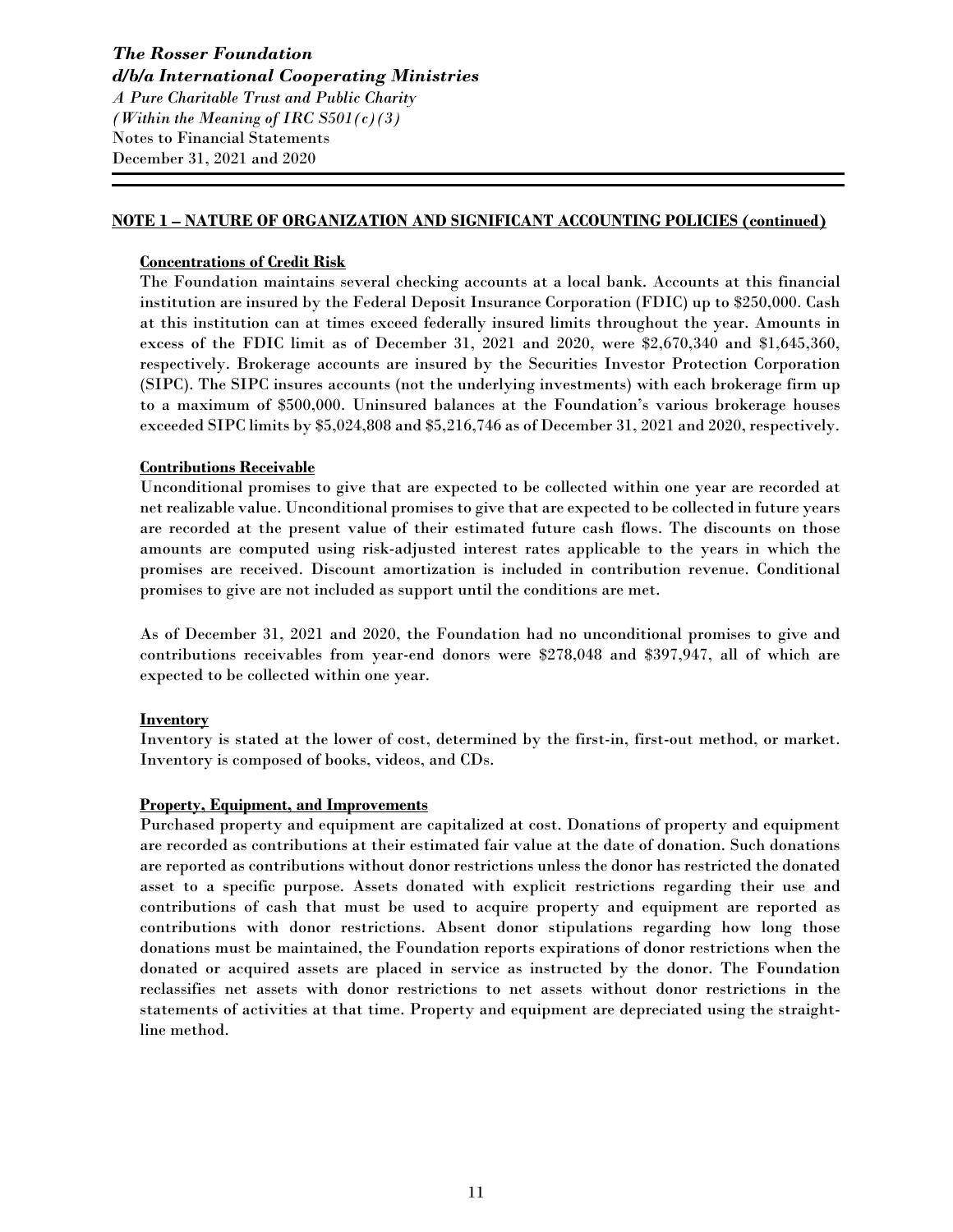#### **NOTE 1 – NATURE OF ORGANIZATION AND SIGNIFICANT ACCOUNTING POLICIES (continued)**

#### **Investments**

Investments are reported at cost, if purchased, or at fair value, if donated. Thereafter, investments are reported at their fair values in the statements of financial position, and changes in fair value are reported as investment return in the statements of activities.

Purchases and sales of securities are reflected on a trade-date basis. Gains and losses on sales of securities are based on average cost and are recorded in the statements of activities in the period in which the securities are sold. Interest is recorded when earned. Dividends are accrued as of the exdividend date.

#### **Fair Value Measurements**

Fair value is defined as the price that would be received to sell an asset in the principal or most advantageous market for the asset in an orderly transaction between market participants on the measurement date. Fair value should be based on the assumptions market participants would use when pricing an asset. US GAAP establishes a fair value hierarchy that prioritizes investments based on those assumptions. The fair value hierarchy gives the highest priority to quoted prices in active markets (observable inputs) and the lowest priority to an entity's assumptions (unobservable inputs). The Foundation groups assets at fair value in three levels, based on the markets in which the assets and liabilities are traded and the reliability of the assumptions used to determine fair value. These levels are:

Level 1 Unadjusted quoted market prices for identical assets or liabilities in active markets as of the measurement date.

Level 2 Other observable inputs, either directly or indirectly, including:

- Quoted prices for similar assets/liabilities in active markets;
- Quoted prices for identical or similar assets in non-active markets;
- Inputs other than quoted prices that are observable for the asset/liability;
- Inputs that are derived principally from or corroborated by other observable market data.

Level 3 Unobservable inputs that cannot be corroborated by observable market data.

#### **Fair Value of Financial Instruments**

The Foundation's financial instruments consist primarily of cash, promises to give, donations receivable, inventory, notes receivable, and accounts payable. The carrying amount of cash, promises to give, donations receivable, inventory, notes receivable, and accounts payable approximate their fair value due to the short-term nature of such investments.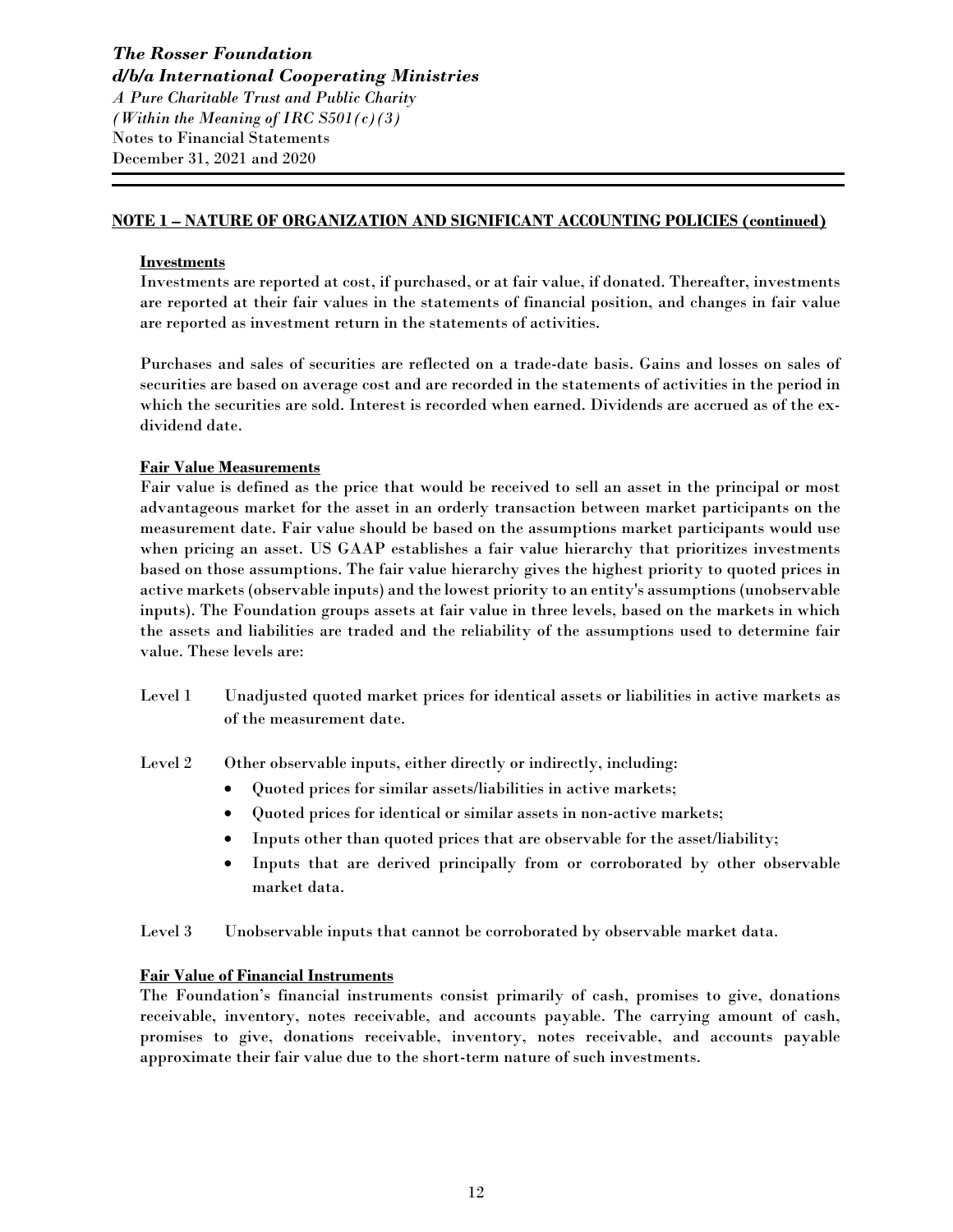#### **NOTE 1 – NATURE OF ORGANIZATION AND SIGNIFICANT ACCOUNTING POLICIES (Continued)**

#### **Contributions**

Contributions are recognized when the donor makes a promise to give to the Foundation that is, in substance, unconditional. Contributions received are recorded as net assets without donor restrictions or net assets with donor restrictions, depending on the existence and/or nature of any donor-imposed restrictions. Contributions that are restricted by the donor are reported as an increase in net assets without donor restrictions if the restriction expires in the reporting period in which the contribution is recognized. All other donor restricted contributions are reported as an increase in net assets with donor restrictions, depending on the nature of restriction. When a restriction expires (that is, when a stipulated time restriction ends or purpose restriction is accomplished), net assets with donor restrictions are reclassified to net assets without donor restrictions and reported in the statements of activities as net assets released from restrictions.

Contributed property and equipment are recorded at fair value at the date of donation. Contributions with donor-imposed stipulations regarding how long the contributed assets must be used are recorded as net assets with donor restrictions; otherwise, the contributions are recorded as net assets without donor restrictions.

#### **Conditional Promises and Indications of Intentions to Give**

Pursuant to the Foundation's policy and in conformity with accounting standards, the Foundation does not recognize conditional promises or intentions to give as revenue until the condition is met or the pledges are received.

#### **Use of Estimates**

The preparation of financial statements in conformity with U.S. generally accepted accounting principles requires management to make estimates and assumptions that affect certain reported amounts and disclosures. Accordingly, actual results could differ from those estimates.

#### **Income Taxes**

The Organization is a not-for-profit organization that is exempt from income taxes under  $\S501(c)(3)$ of the Internal Revenue Code.

#### **Compensated Absences**

Employees of the Foundation are entitled to paid vacation and sick/personal leave depending on job classification, length of service, and other factors. It is not practicable for the Foundation to estimate the amount of compensation for future absences. Accordingly, no liability for compensated absences has been recorded in the accompanying financial statements. The Foundation's policy is to recognize the costs of compensated absences when actually paid to the employee.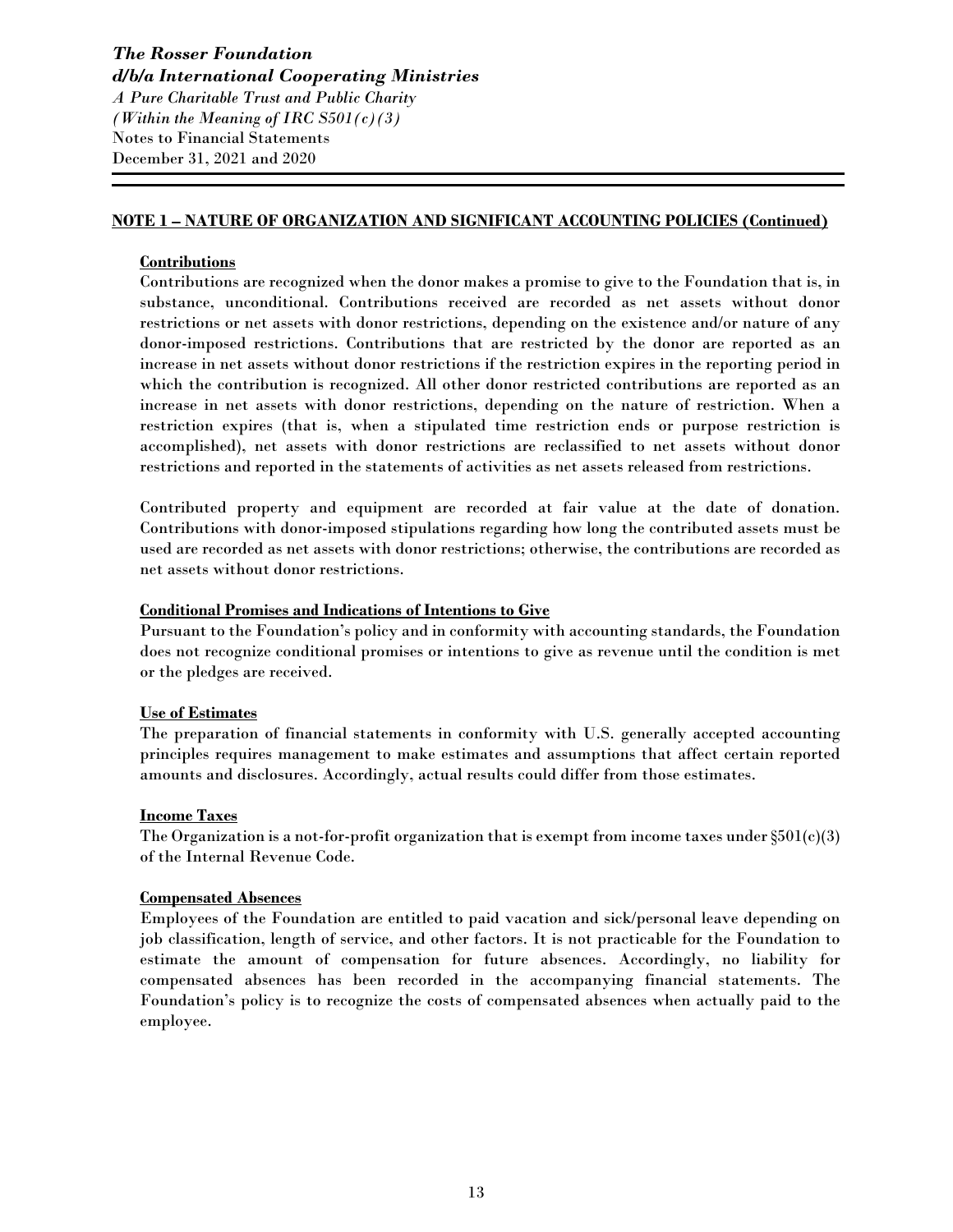#### **NOTE 1 – NATURE OF ORGANIZATION AND SIGNIFICANT ACCOUNTING POLICIES (continued)**

#### **Functional Expenses**

The costs of providing program and other activities have been summarized on a functional basis in the statements of activities. Accordingly, certain costs have been allocated among program services and supporting services benefited. Such allocations are determined by management on an equitable basis.

The expenses that are allocated include the following:

| <b>Expense</b>        | <b>Method of Allocation</b> | <b>Expense</b>        | <b>Method of Allocation</b> |
|-----------------------|-----------------------------|-----------------------|-----------------------------|
| Salaries and benefits | Department/Time and effort  | <b>Supplies</b>       | Department/Time and effort  |
| Travel                | Department/Time and effort  | Licenses, fees, taxes | Department/Time and effort  |
| Direct mail expense   | Department/Time and effort  | Board and conferences | Department/Time and effort  |
| Depreciation          | Department/Time and effort  | Leased equipment      | Department/Time and effort  |
| Insurance             | Department/Time and effort  | Postage and shipping  | Department/Time and effort  |
| <b>Utilities</b>      | Department/Time and effort  | Miscellaneous         | Department/Time and effort  |
| Information           | Department/Time and effort  |                       |                             |
| Technologies          |                             |                       |                             |

#### **Reclassifications**

Certain prior year amounts have been reclassified to conform to the current year presentation.

#### **NOTE 2 – AVAILABILITY AND LIQUIDITY**

The following represents the Foundation's financial assets at December 31, 2021 and 2020:

|                                                         |    | 2021       | 2020            |
|---------------------------------------------------------|----|------------|-----------------|
| Financial assets at year end:                           |    |            |                 |
| Cash                                                    | \$ | 3,249,486  | \$<br>1,972,277 |
| Contributions receivable                                |    | 278,048    | 397,947         |
| <b>Investments</b>                                      |    | 5,524,808  | 5,728,973       |
| Other assets                                            |    | 1,597,524  | 1,906,635       |
| <b>Total Financial Assets</b>                           |    | 10,649,866 | 10,005,832      |
| Less amounts not available to be used within one year:  |    |            |                 |
| Net assets with donor restrictions                      |    | 430,321    | 518,229         |
| Financial assets available to meet general expenditures |    |            |                 |
| over the next twelve months                             | Я  | 10,219,545 | 9,487,603       |

The Foundation's goal is generally to maintain financial assets to meet 120 days of operating expenses. As part of its liquidity plan, excess cash is invested in short-term investments such as money market accounts.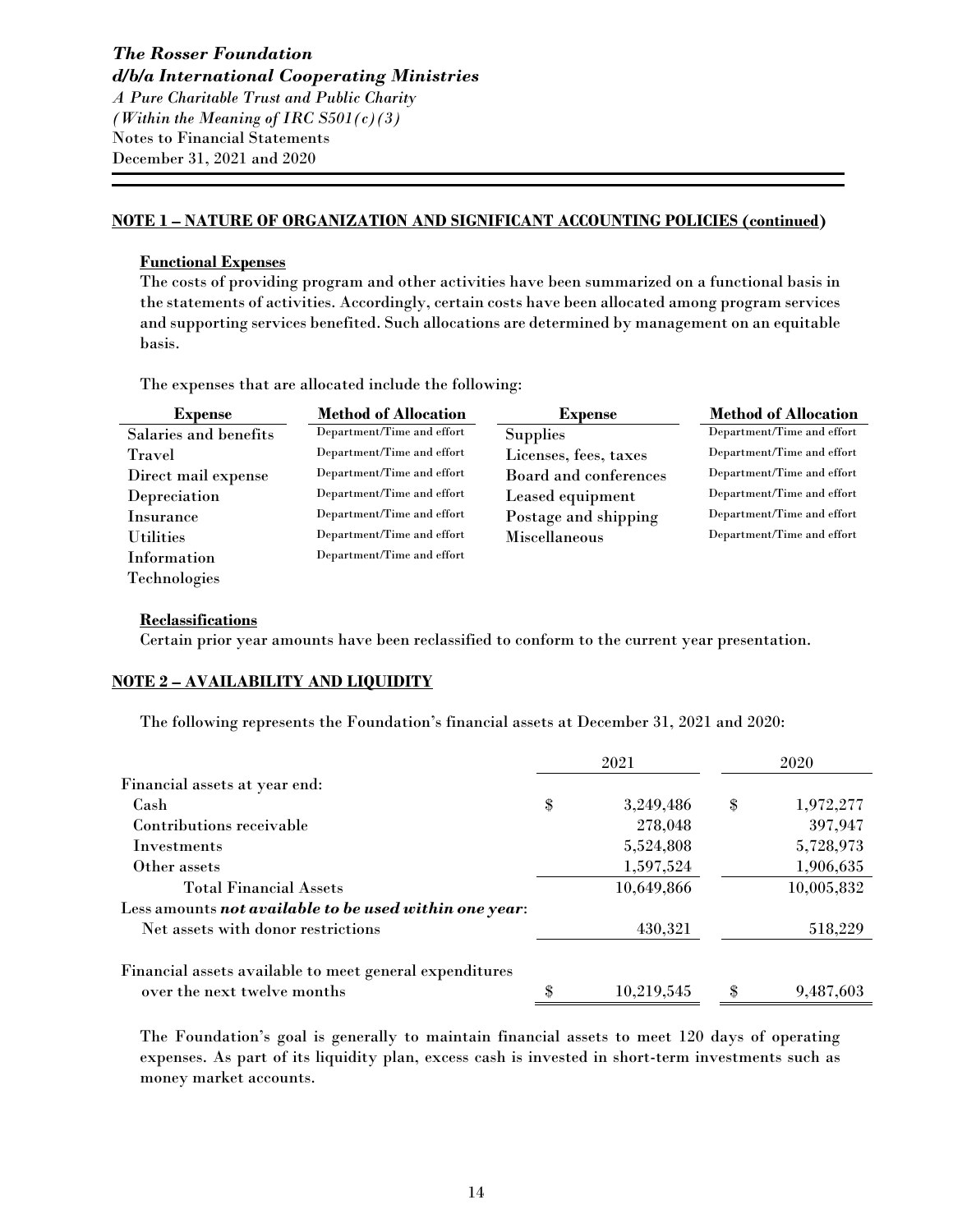#### **NOTE 3 – PROPERTY, EQUIPMENT, AND IMPROVEMENTS**

Property, equipment, and improvements consist of the following at December 31, 2021 and 2020:

|                                           | 2021            | 2020 |            |  |
|-------------------------------------------|-----------------|------|------------|--|
| Land                                      | \$<br>286,403   | \$   | 286,403    |  |
| <b>Buildings</b>                          | 388,598         |      | 388,598    |  |
| Improvements                              | 575,086         |      | 575,086    |  |
| Furniture, fixtures, and equipment        | 1,017,673       |      | 823,023    |  |
| Master video and audio tapes              | 57,831          |      | 57,831     |  |
|                                           | 2,325,591       |      | 2,130,941  |  |
| Less: accumulated depreciation            | (809, 270)      |      | (842, 427) |  |
| Net property, equipment, and improvements | \$<br>1,516,321 | \$   | 1,288,514  |  |

Total depreciation expense for the years ended December 31, 2021 and 2020 was \$102,323 and \$83,187, respectively.

#### **NOTE 4 – INVESTMENTS**

Investments are stated at fair value and are summarized as follows as of December 31, 2021 and 2020:

|                     | 2021            |    |                          |                        |         |  |  |  |  |
|---------------------|-----------------|----|--------------------------|------------------------|---------|--|--|--|--|
|                     | Cost            |    | <b>Fair Market Value</b> | <b>Unrealized Gain</b> |         |  |  |  |  |
| Mutual Funds        | \$<br>5,022,548 | \$ | 5,524,808                | \$                     | 502,260 |  |  |  |  |
|                     |                 |    | 2020                     |                        |         |  |  |  |  |
|                     | Cost            |    | <b>Fair Market Value</b> | <b>Unrealized Gain</b> |         |  |  |  |  |
| <b>Mutual Funds</b> | \$<br>4,755,430 | \$ | 5,728,973                | \$                     | 973,543 |  |  |  |  |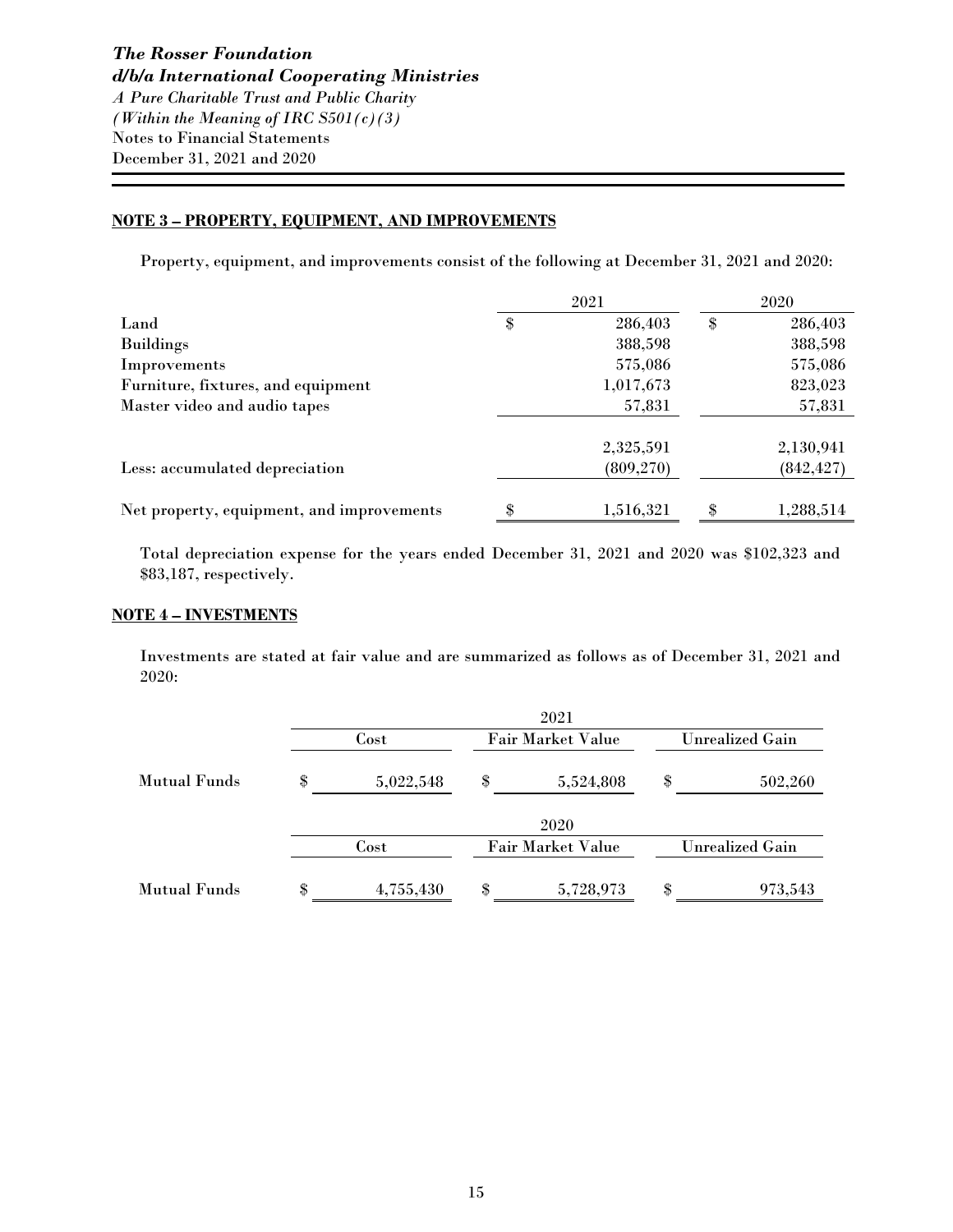#### **NOTE 4 – INVESTMENTS (continued)**

The following schedule summarizes the investment return and its classification in the statements of activities for the years ended December 31, 2021 and 2020:

|                                                             |                                |               | 2021               |                     |    |           |
|-------------------------------------------------------------|--------------------------------|---------------|--------------------|---------------------|----|-----------|
|                                                             |                                | Without Donor |                    | With Donor          |    |           |
|                                                             |                                | Restrictions  |                    | Restrictions        |    | Total     |
| Dividend and interest income<br>Net realized and unrealized | \$                             | 346,594       | \$                 |                     | \$ | 346,594   |
| gain on investments                                         |                                | (9, 564)      |                    |                     |    | (9, 564)  |
| Total investment return                                     | $\textcircled{\scriptsize{*}}$ | 337,030       | \$                 |                     |    | 337,030   |
|                                                             | 2020                           |               |                    |                     |    |           |
|                                                             | <b>Without Donor</b>           |               | <b>With Donor</b>  |                     |    |           |
|                                                             |                                | Restrictions  |                    | <b>Restrictions</b> |    | Total     |
| Dividend and interest income<br>Net realized and unrealized | \$                             | 78,817        | \$                 |                     | \$ | 78,817    |
| gain on investments                                         |                                | 1,313,749     |                    |                     |    | 1,313,749 |
| Total investment return                                     | \$                             | 1,392,566     | $\pmb{\mathbb{S}}$ |                     | \$ | 1,392,566 |

#### **NOTE 5 – FAIR VALUE MEASUREMENTS**

#### *Level 1 Fair Value Measurements*

The fair values of mutual funds are available based on quoted market prices, when available.

| <b>December 31, 2021</b>   |         | <b>Fair Value Measurements Using:</b> |                |                |                |  |               |           |
|----------------------------|---------|---------------------------------------|----------------|----------------|----------------|--|---------------|-----------|
|                            | Level 1 |                                       | <b>Level 2</b> |                | Level 3        |  |               |           |
| <b>Investment Category</b> | Inputs  |                                       | Inputs         |                | Inputs         |  | Total         |           |
| <b>Mutual Funds</b>        |         | 5,524,808                             | \$             |                |                |  | \$            | 5,524,808 |
| Total                      |         | 5,524,808                             | \$             | $\blacksquare$ | 8              |  | \$            | 5,524,808 |
| <b>December 31, 2020</b>   |         | <b>Fair Value Measurements Using:</b> |                |                |                |  |               |           |
|                            |         | Level 1                               | <b>Level 2</b> |                | <b>Level</b> 3 |  |               |           |
| <b>Investment Category</b> | Inputs  |                                       | Inputs         |                | <b>Inputs</b>  |  |               | Total     |
| <b>Mutual Funds</b>        |         | 5,728,973                             | \$             |                |                |  | \$            | 5,728,973 |
| Total                      | \$      | 5,728,973                             | \$             |                | \$             |  | $\mathbf{\$}$ | 5,728,973 |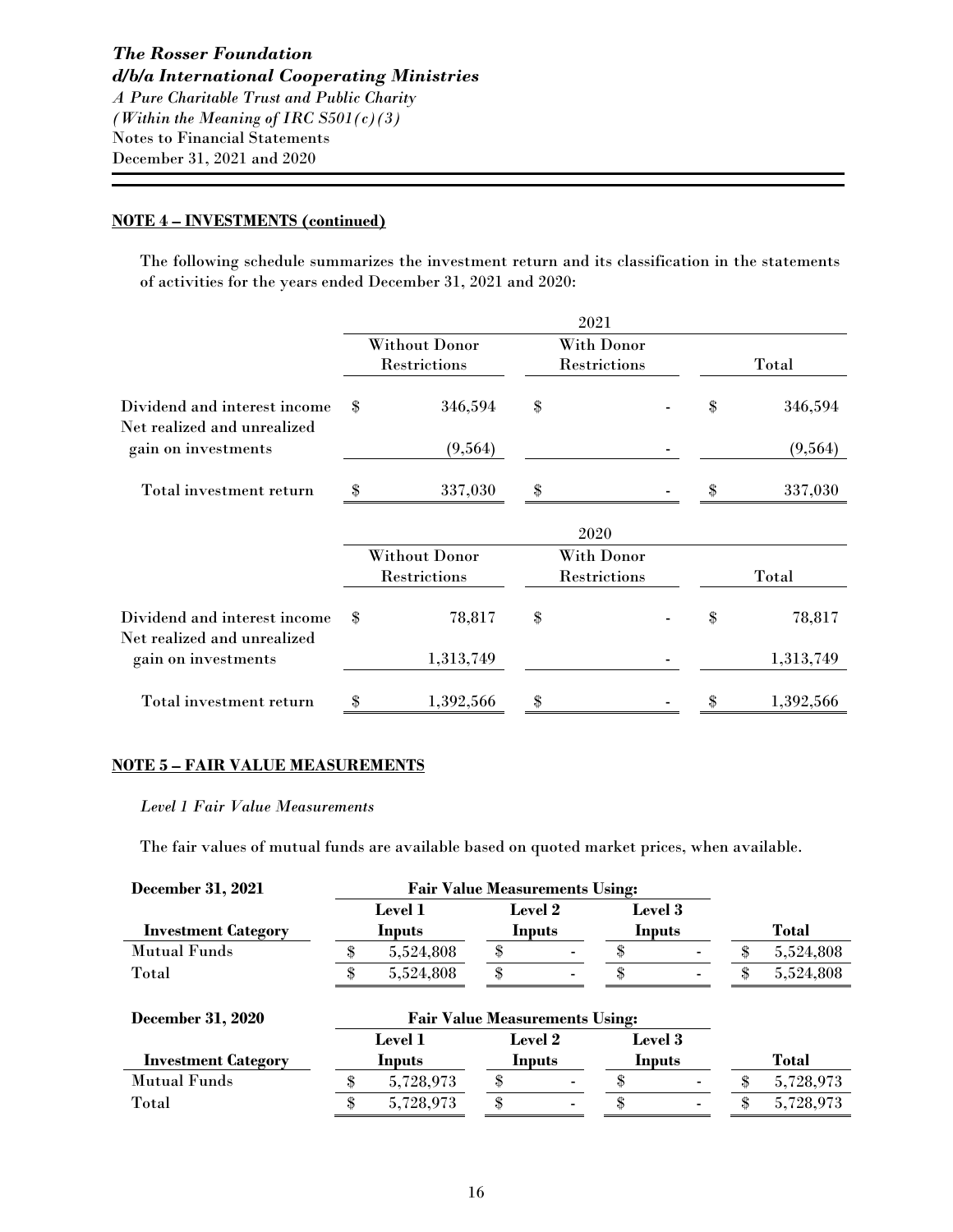#### **NOTE 6 – OTHER ASSETS**

Other assets consist of the following at December 31, 2021 and 2020:

|                                                   |  | 2021      |    | 2020      |  |
|---------------------------------------------------|--|-----------|----|-----------|--|
| Partnership – Green Mount Associates, LLC, 18.18% |  |           |    |           |  |
| interest                                          |  | 1,084,164 | \$ | 1,331,459 |  |
| Note Receivable                                   |  | 513,360   |    | 575,176   |  |
|                                                   |  |           |    |           |  |
| Total other assets                                |  | 1,084,164 |    | 1,906,635 |  |

The Foundation measures its investment in Green Mount Associates, LLC (LLC) using the equity method as the LLC invests in real estate and the Foundation has more than a minor interest in the LLC. The Foundation initially measured the donated membership interests at fair value on the date of donation. The carrying amount of the LLC is adjusted annually by the percentage of any change in its equity corresponding to the Foundation's percentage interest in the LLC. The carrying costs of the LLC are also increased or decreased to reflect additional contributions or withdrawals of capital.

#### **NOTE 7 –NET ASSETS**

Net asset with donor restrictions were as follows for the years ended as of December 31, 2021 and 2020:

|                                | 2021 |           | 2020 |           |
|--------------------------------|------|-----------|------|-----------|
| <b>Specific Purpose:</b>       |      |           |      |           |
| Pastor & partner support       | \$   | 4,067     | \$   | 8,804     |
| Church building program        |      | 1,096,212 |      | 4,308,854 |
| Discipleship                   |      | 2,272,755 |      | 1,029,054 |
| Disaster aid                   |      |           |      | 885       |
|                                |      | 3,373,034 |      | 5,347,597 |
| Passage of Time:               |      |           |      |           |
| Unconditional promises to give |      |           |      |           |
| Total net assets               | \$   | 3,373,034 | \$   | 5,347,597 |

Net assets without donor restrictions for the years ended December 31, 2021 and 2020 are as follows:

|              | 2021 |           | 2020 |           |
|--------------|------|-----------|------|-----------|
| Undesignated |      | 8,513,963 |      | 5.346.216 |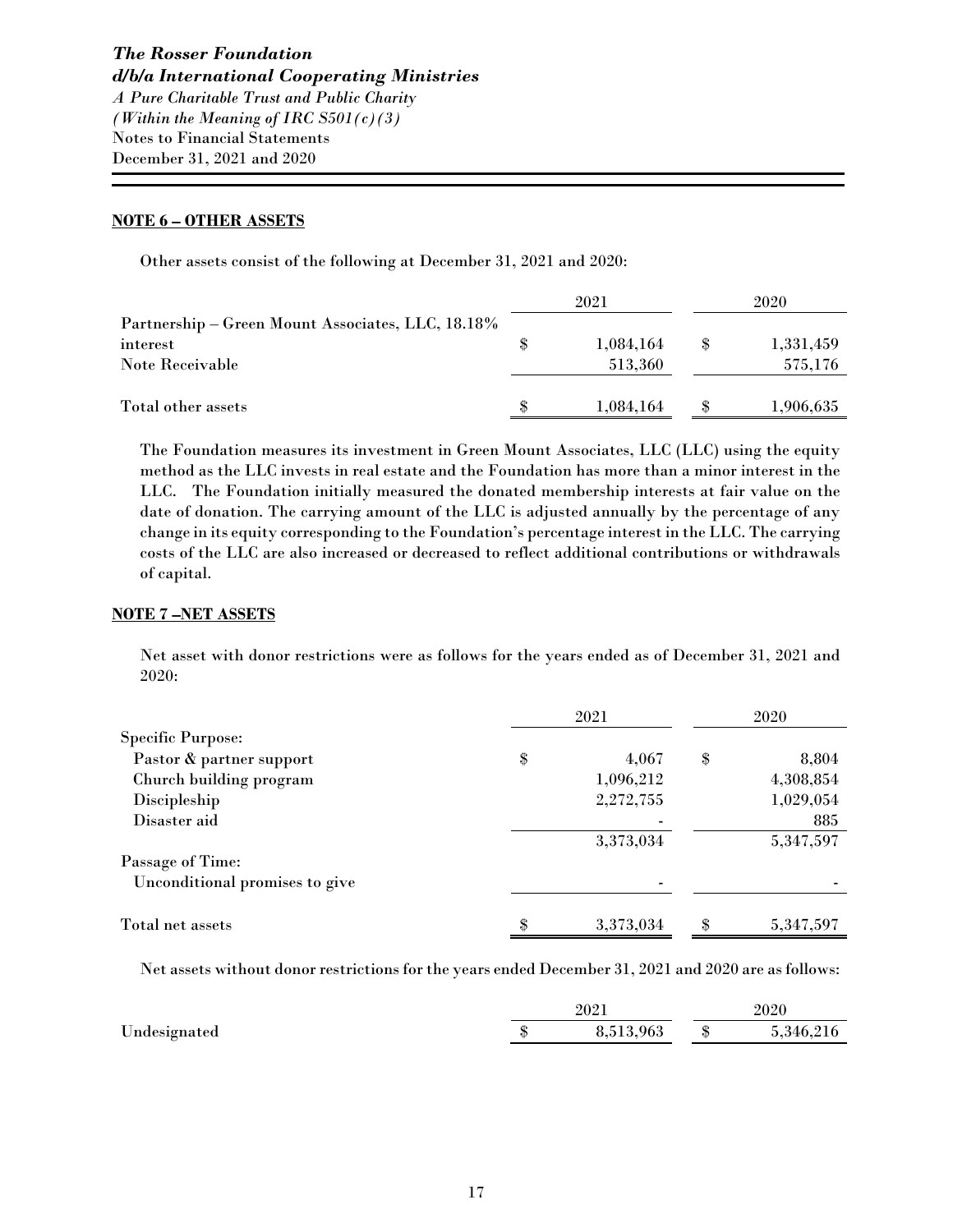#### **NOTE 7 –NET ASSETS (continued)**

Net assets released from net assets with donor restrictions by incurring expenses satisfying the restricted purposes or by occurrence of other events specified by donors during 2021 and 2020:

|                                             | 2021 |            |    | 2020       |  |
|---------------------------------------------|------|------------|----|------------|--|
| <b>Satisfaction of Purpose Restriction:</b> |      |            |    |            |  |
| Discipleship                                | \$   | 900,944    | \$ | 926,041    |  |
| Discipleship                                |      | 831,110    |    | 1,070,732  |  |
| <b>Building program</b>                     |      | 8,855,338  |    | 12,555,448 |  |
| Disaster aid                                |      | 885        |    |            |  |
| Partner support                             |      | 78,543     |    | 91,073     |  |
|                                             |      |            |    |            |  |
| Total net assets released from restrictions | \$   | 10,666,820 | \$ | 14,643,294 |  |

#### **NOTE 8 – FUNCTIONAL ALLOCATION OF EXPENSES**

The costs of providing the various programs and supporting services have been summarized on a functional basis in the statements of activities. Accordingly, certain costs have been allocated among the programs and supporting services benefited. For the year ended December 31, 2021, \$2,273,453 of indirect expenses were allocated to program services and \$2,148,267 to ministry advancement. For the year ended December 31, 2020, \$1,792,760 of indirect expenses were allocated to program services and \$2,245,793 to ministry advancement.

#### **NOTE 9 – INCOME TAXES**

Accounting standards clarify the accounting and recognition for income tax positions taken or expected to be taken in the Foundation's income tax returns. In evaluating the Foundation's tax provisions and accruals and future taxable income, interpretations and tax planning are considered. The Foundation believes their estimates are appropriate based on current facts and circumstances.

#### **NOTE 10 – COMMITMENTS AND CONTINGENCIES**

The Foundation continuously assists with the building of churches worldwide in furtherance of its tax-exempt purpose. It agrees to provide funding of foreign ministry through the various phases of development of related church buildings and foundational improvements. As of December 31, 2021 and 2020, the Foundation estimated commitments of approximately \$7,149,978 and \$7,221,619, respectively, of which it can demonstrate appropriate funding based on its current cash and investment position.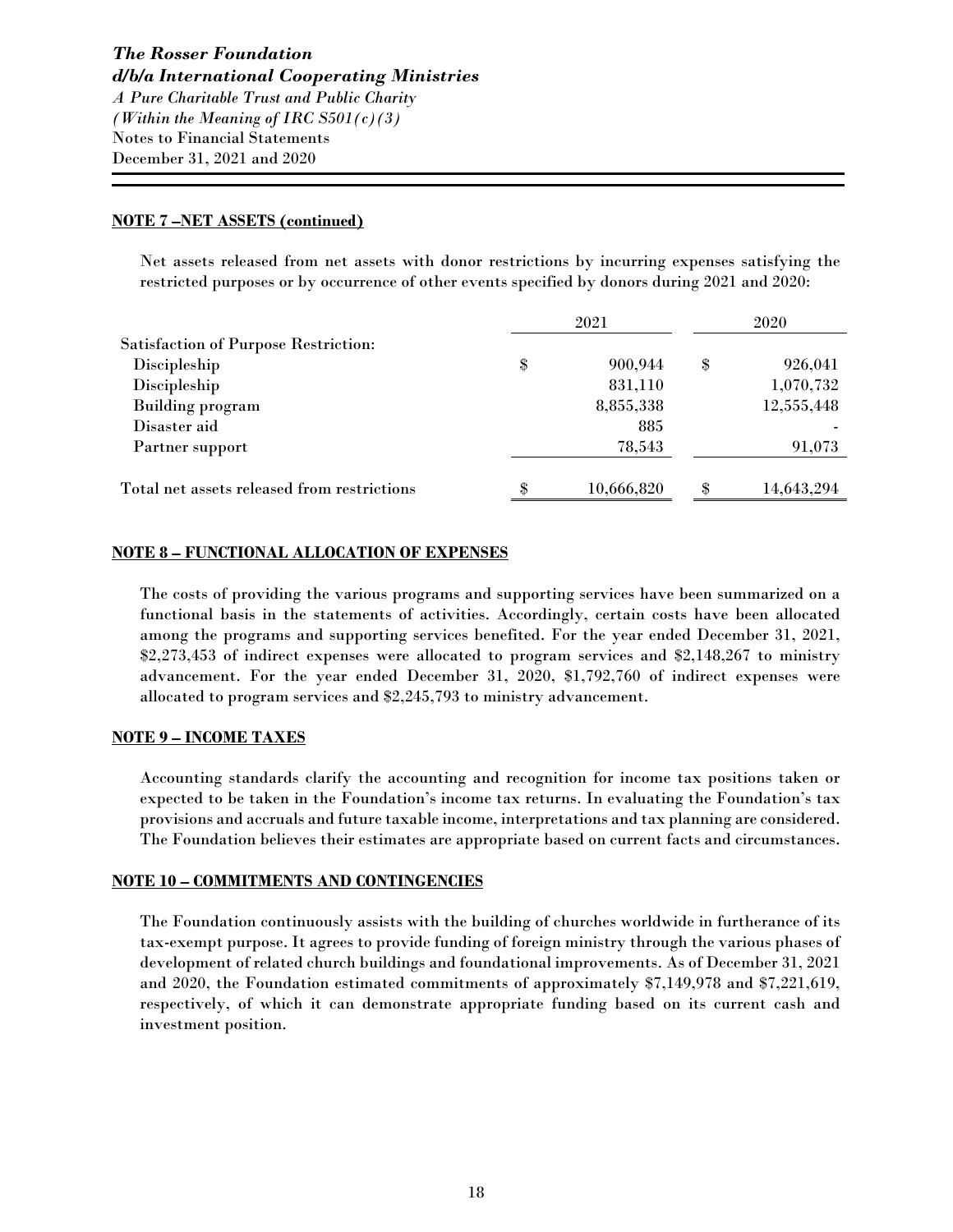#### **NOTE 10 – COMMITMENTS AND CONTINGENCIES (continued)**

The Foundation has acquired equipment under the provisions of long-term leases. For financial reporting purposes, minimum lease payments relating to the equipment have been capitalized and included in equipment on the statement of financial position. The leased equipment under capital leases as of December 31, 2021 have a total cost of \$43,562. Amortization of the leased equipment is included in depreciation expense. The balance of the capital lease payments at December 31, 2021 and 2020 are \$1,222 and \$2,869, respectively. Future minimum capital lease payments as of December 31, 2021 are as follows:

2022 \$ 1,222

#### **NOTE 11 – NON-CASH CONTRIBUTIONS**

The Foundation's policy is to recognize in-kind goods when donated as revenue at fair value in the period such contributions are made. The Foundation received donations of items for sale or auction totaling \$79,065 and \$55,058 for the years ending December 31, 2021 and 2020, respectively. The Foundation also received donated materials for the International Church Growth program. Those donations totaled \$9,432,336 and \$7,503,954 for the years ending December 31, 2021 and 2020, respectively. Such amounts have been recorded as contributions and expenses in the accompanying financial statements.

The Foundation receives donations of securities directly from donors. Those donations totaled \$706,565 and \$363,322 for the years ending December 31, 2021 and 2020, respectively.

Several volunteers have made significant contributions of their time in furtherance of The Foundation's mission. These services were not reflected in the accompanying statements of activities because they do not meet the necessary criteria for recognition under US GAAP.

#### **NOTE 12 – RETIREMENT PLAN**

Certain employees of the Foundation participate in a deferred compensation retirement plan. The Foundation's contributions are equal to 3% of the annual salaries of participating employees. During the years ended December 31, 2021 and 2020, the Foundation's contribution to the Plan totaled \$76,943 and \$53,976, respectively.

#### **NOTE 13 – CASH SURRENDER VALUE OF LIFE INSURANCE**

The Foundation received a donated life insurance contract on the life of a certain individual in 2019. The cash surrender value will be accrued as the policy builds value.